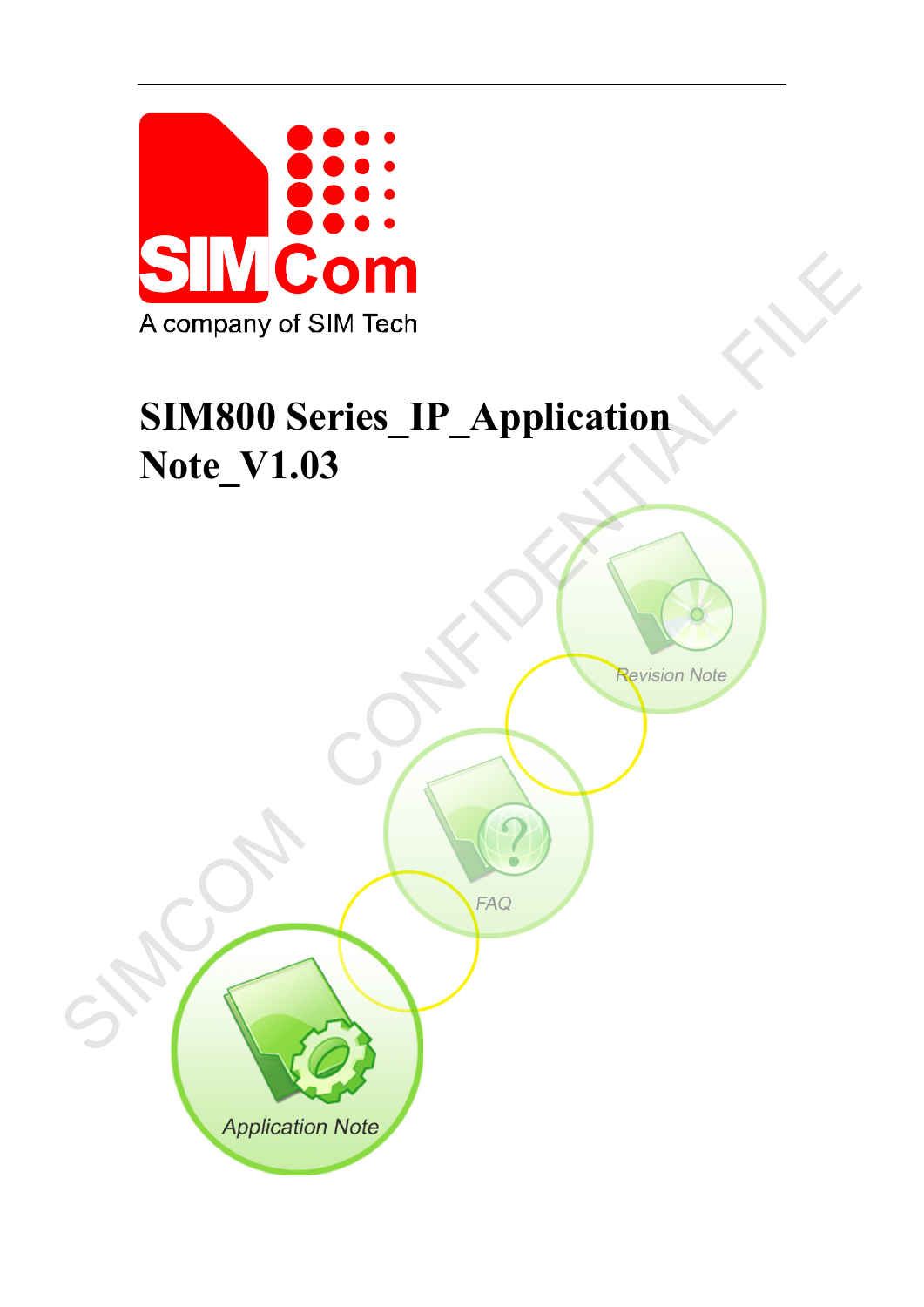

| Document Title      | SIM800 Series IP Application Note       |
|---------------------|-----------------------------------------|
| <b>Version</b>      | 1.03                                    |
| <b>Date</b>         | 2016-11-17                              |
| <b>Status</b>       | Release                                 |
| Document Control ID | SIM800 Series IP Application Note V1.03 |

#### **General Notes**

SIMCom offers this information as a service to its customers, to support application and engineering efforts that use the products designed by SIMCom. The information provided is based upon requirements specifically provided to SIMCom by the customers. SIMCom has not undertaken any independent search for additional relevant information, including any information that may be in the customer's possession. Furthermore, system validation of this product designed by SIMCom within a larger electronic system remains the responsibility of the customer or the customer's system integrator. All specifications supplied herein are subject to change. **Denument Control ID**<br>
SIMS00 Scries IP\_Application Note  $y$ 1 03<br>
General Notes<br>
SIMCom offers this information as a service to its customers, to support application and<br>
expirements that are the protocted designed by SIM

#### **Copyright**

This document contains proprietary technical information which is the property of Shanghai SIMCom Wireless Solutions Ltd, copying of this document and giving it to others and the using or communication of the contents thereof, are forbidden without express authority. Offenders are liable to the payment of damages. All rights reserved in the event of grant of a patent or the registration of a utility model or design. All specification supplied herein are subject to change without notice at any time.

*Copyright © Shanghai SIMCom Wireless Solutions Ltd. 2016*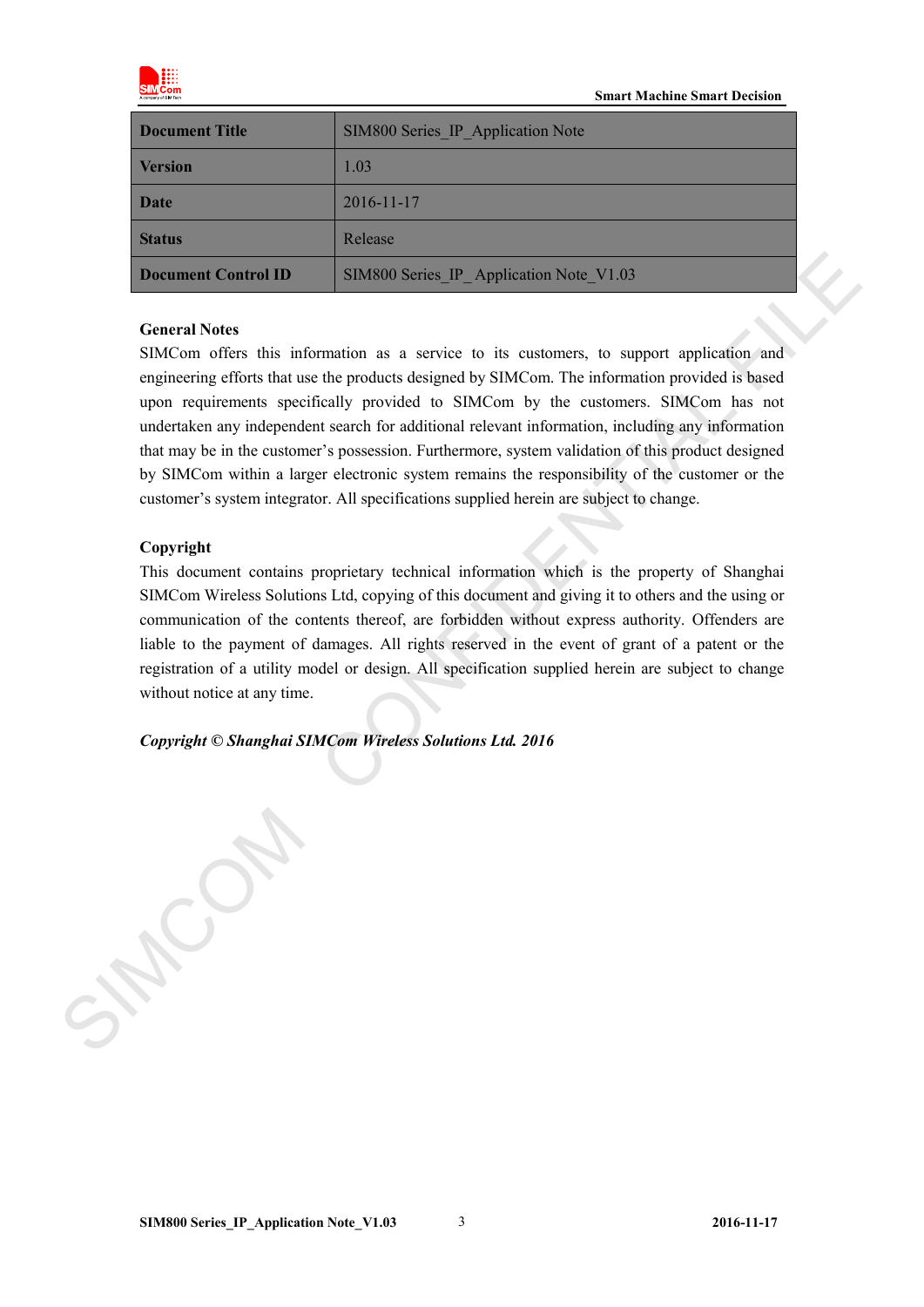

# **Contents**

| $\overline{2}$ |           |                                   |  |
|----------------|-----------|-----------------------------------|--|
| $\mathbf{3}$   |           |                                   |  |
|                | 3.1.      |                                   |  |
|                | 3.2.      |                                   |  |
|                | 3.3.      |                                   |  |
|                | 3.4.      |                                   |  |
|                | 3.5.      |                                   |  |
|                | 3.6.      |                                   |  |
|                | 3.7.      |                                   |  |
|                | 3.8.      |                                   |  |
|                | 3.9.      |                                   |  |
|                | 3.10.     |                                   |  |
|                | 3.11.     |                                   |  |
|                | 3.12.     |                                   |  |
|                | 3.13.     |                                   |  |
|                | 3.14.     |                                   |  |
|                | 3.15.     |                                   |  |
|                | 3.16.     |                                   |  |
|                | 3.17.     |                                   |  |
|                | 3.18.     |                                   |  |
|                | 3.19.     | FTP LIST Session 2008 Contract 19 |  |
|                | 3.20.     |                                   |  |
|                | 3.21.     |                                   |  |
|                | 3.22.     |                                   |  |
|                | 3.23.     |                                   |  |
|                | 3.24.     |                                   |  |
|                | 3.25.     |                                   |  |
|                | Appendix. |                                   |  |
|                | A.        |                                   |  |
|                | B.        |                                   |  |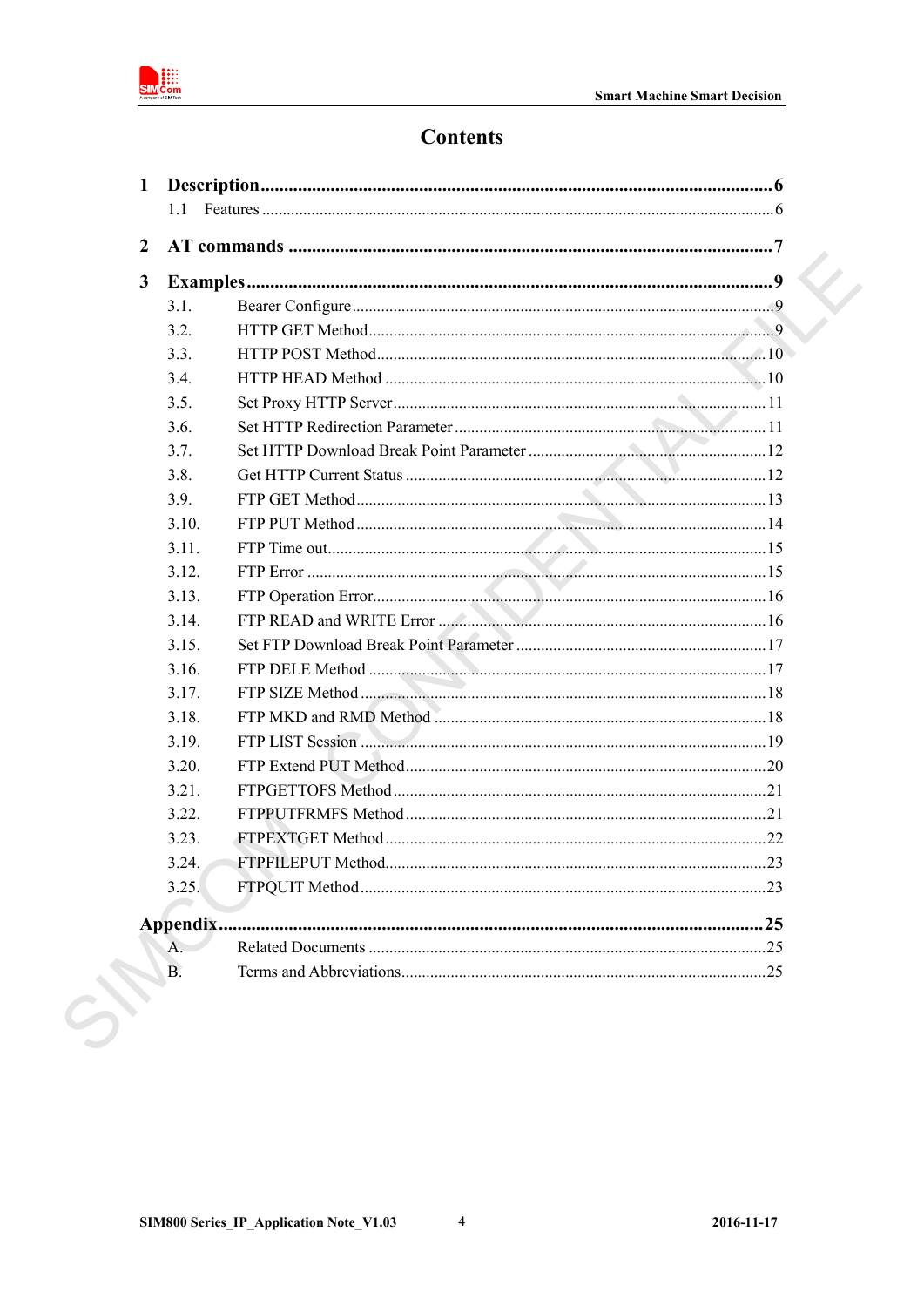

| <b>Date</b> | <b>Version</b> | What is new                                                                                                                                                           | <b>Author</b> |
|-------------|----------------|-----------------------------------------------------------------------------------------------------------------------------------------------------------------------|---------------|
| 2013-08-01  | $1.00\,$       | New version                                                                                                                                                           | Hanjun.liu    |
| 2013-10-28  | 1.01           | Chapter 3.15, change "AT+FTPRESET=20" to<br>"AT+FTPREST=20"                                                                                                           | Hanjun.liu    |
| 2014-06-30  | 1.02           | Chapter Scope, Add projects                                                                                                                                           | Hanjun.liu    |
|             |                | Chapter 3.14, Change 1280 to 1360                                                                                                                                     | Hanjun.liu    |
|             |                | Chapter 3.21, Add example of "AT+FTPGETTOFS"                                                                                                                          | Hanjun.liu    |
|             |                | Chapter 3.22, Add example of "AT+FTPPUTFRMFS"                                                                                                                         | Hanjun.liu    |
|             |                | Chapter 3.23, Add example of "AT+FTPEXTGET"                                                                                                                           | Hanjun.liu    |
|             |                | Chapter 3.24, Add example of "AT+FTPFILEPUT"                                                                                                                          | Hanjun.liu    |
|             |                | Chapter 3.25, Add example of "AT+FTPQUIT"                                                                                                                             | Hanjun.liu    |
| 2016-11-17  | 1.03           | Scope                                                                                                                                                                 | Wenjie.lai    |
|             |                | <b>Scope</b>                                                                                                                                                          |               |
| SHOW        |                | This document presents the AT command of HTTP&FTP operation and application examples.<br>This document can apply to SIM800 series modules with HTTP and FTP function. |               |

# **Version History**

### **Scope**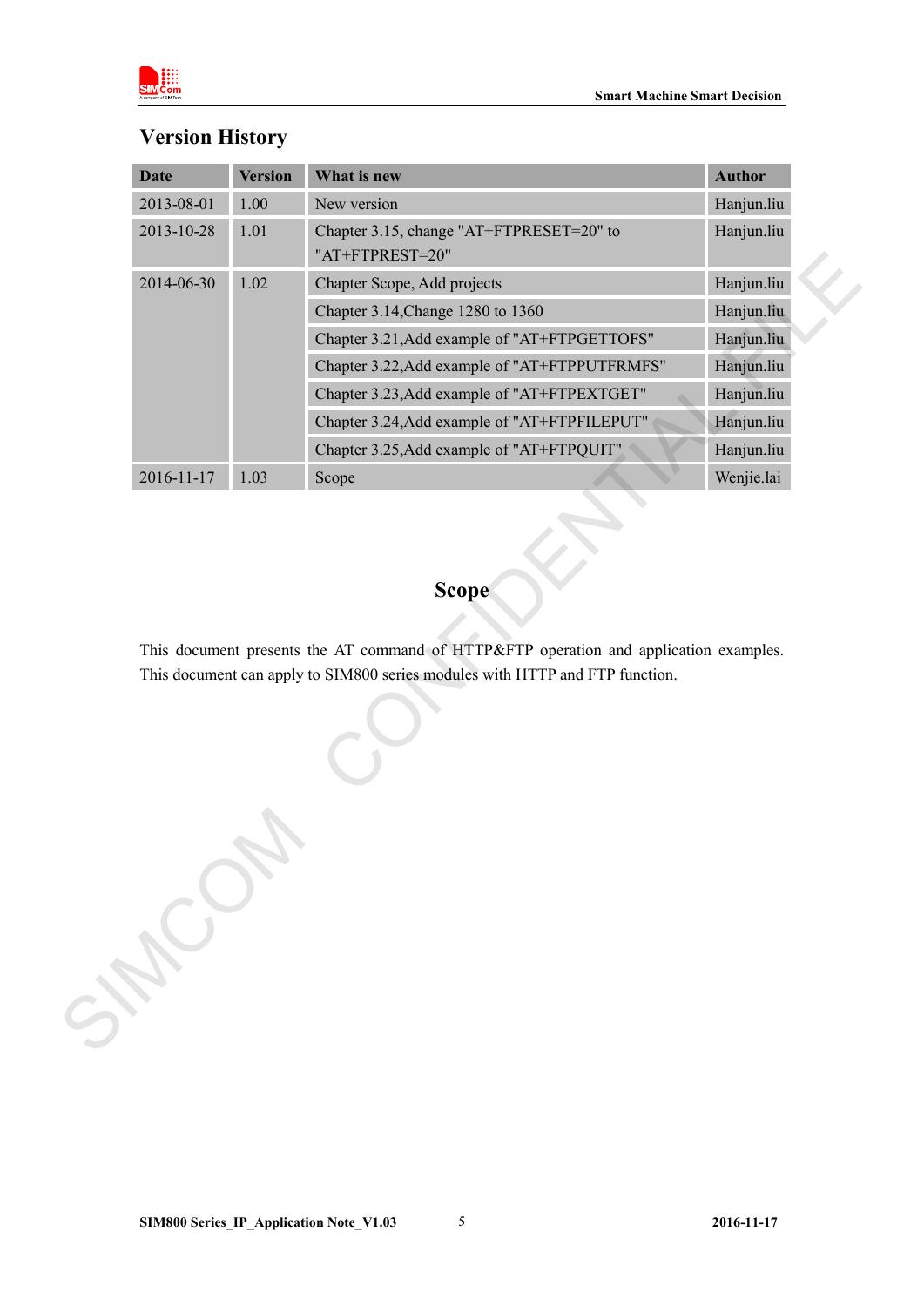

#### <span id="page-4-0"></span>**1 Description**

This chapter introduces the IP application features of SIM800 series modules

#### <span id="page-4-1"></span>**1.1 Features**

- 1) SIM800 series modules support Hyper Text Transfer Protocol application. which provides a mode to alternate of HTTP server. The basic application contains GET, POST, HEAD methods; it also supports proxy server, redirection, broken transfer resuming functions.
- 2) SIM800 series modules support File Transfer Protocol application. which provides a mode to interact with FTP server. The basic application contains GET, PUT methods, it also supports broken transfer resuming function. PUT method supports APPE, STOR and other modes. 1.1 Features<br>
11 SMS00 series model to alternate of HTTP server. The hasis application contains, GET,<br>
provides a model to alternate of HTTP server. The hasis application contains, GET,<br>
provides a model to interest with t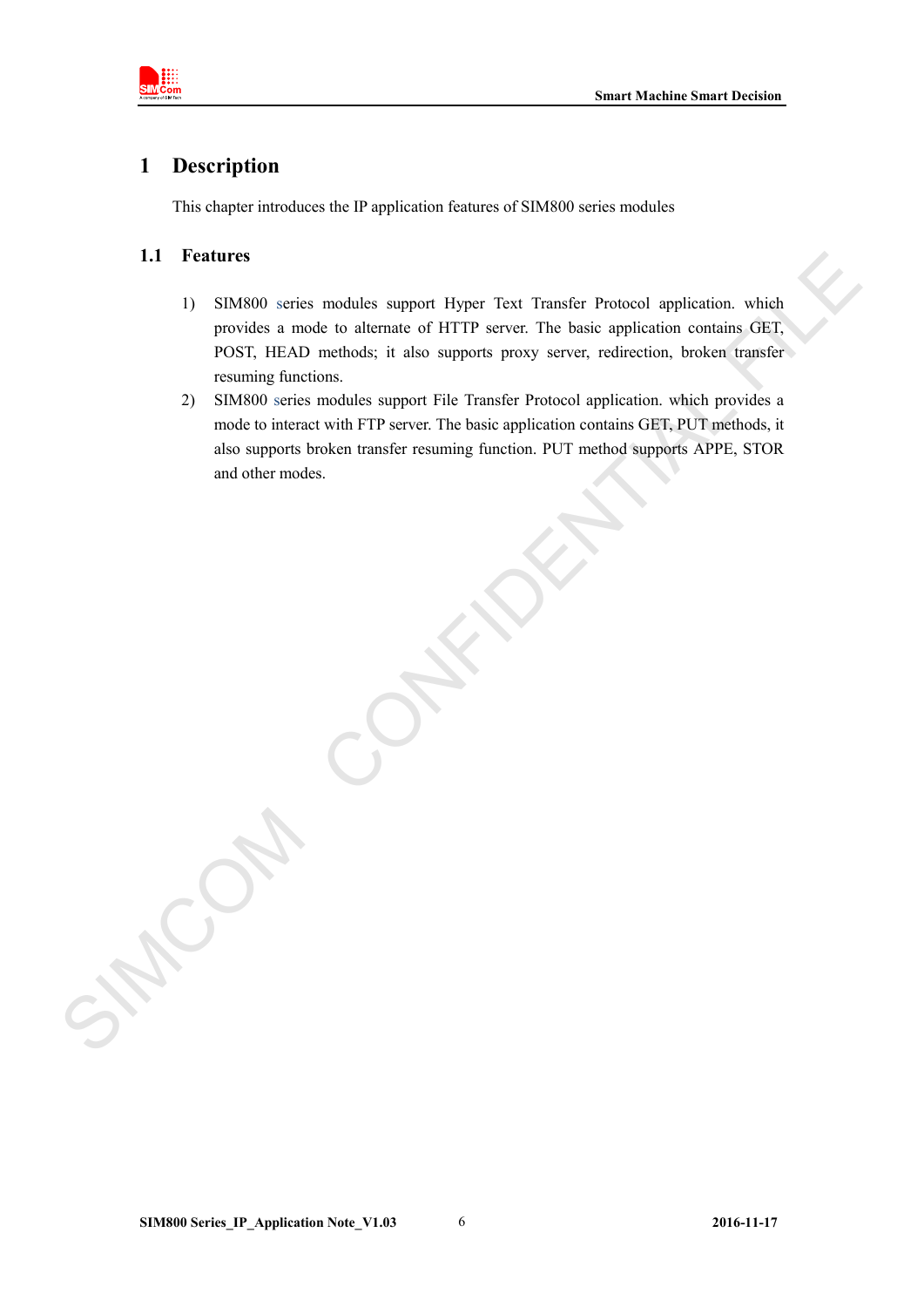



# <span id="page-5-0"></span>**2 AT commands**

| <b>Command</b> | <b>Description</b>                               |  |
|----------------|--------------------------------------------------|--|
| AT+HTTPINIT    | Initialize HTTP service                          |  |
| AT+HTTPTERM    | Terminate HTTP service                           |  |
| AT+HTTPPARA    | Set HTTP parameters value                        |  |
| AT+HTTPDATA    | Input HTTP data                                  |  |
| AT+HTTPACTION  | Http method action                               |  |
| AT+HTTPREAD    | Read the HTTP server response                    |  |
| AT+HTTPSCONT   | Save HTTP application context                    |  |
| AT+HTTPSTATUS  | Read HTTP status                                 |  |
| AT+FTPPORT     | Set FTP control port                             |  |
| AT+FTPMODE     | Set active or passive FTP mode                   |  |
| AT+FTPTYPE     | Set the type of data to be transferred           |  |
| AT+FTPPUTOPT   | Set FTP put type                                 |  |
| AT+FTPCID      | Set FTP bearer profile identifier                |  |
| AT+FTPREST     | Set resume broken download                       |  |
| AT+FTPSERV     | Set FTP server address                           |  |
| AT+FTPUN       | Set FTP user name                                |  |
| AT+FTPPW       | Set FTP password                                 |  |
| AT+FTPGETNAME  | Set download file name                           |  |
| AT+FTPGETPATH  | Set download file path                           |  |
| AT+FTPPUTNAME  | Set upload file name                             |  |
| AT+FTPPUTPATH  | Set upload file path                             |  |
| AT+FTPGET      | Download file                                    |  |
| AT+FTPPUT      | Set upload file                                  |  |
| AT+FTPSCONT    | Save FTP application context                     |  |
| AT+FTPDELE     | Delete specified file in FTP server              |  |
| AT+FTPSIZE     | Get the size of specified file in FTP server     |  |
| AT+FTPSTATE    | Get the FTP state                                |  |
| AT+FTPEXTPUT   | Extend upload file                               |  |
| AT+FTPMKD      | Make directory on the remote machine             |  |
| AT+FTPRMD      | Remove directory on the remote machine           |  |
| AT+FTPLIST     | List contents of directory on the remote machine |  |
| AT+FTPGETTOFS  | Download file and save in file system            |  |
| AT+FTPPUTFRMFS | Upload file from file system                     |  |
| AT+FTPEXTGET   | Extend download file                             |  |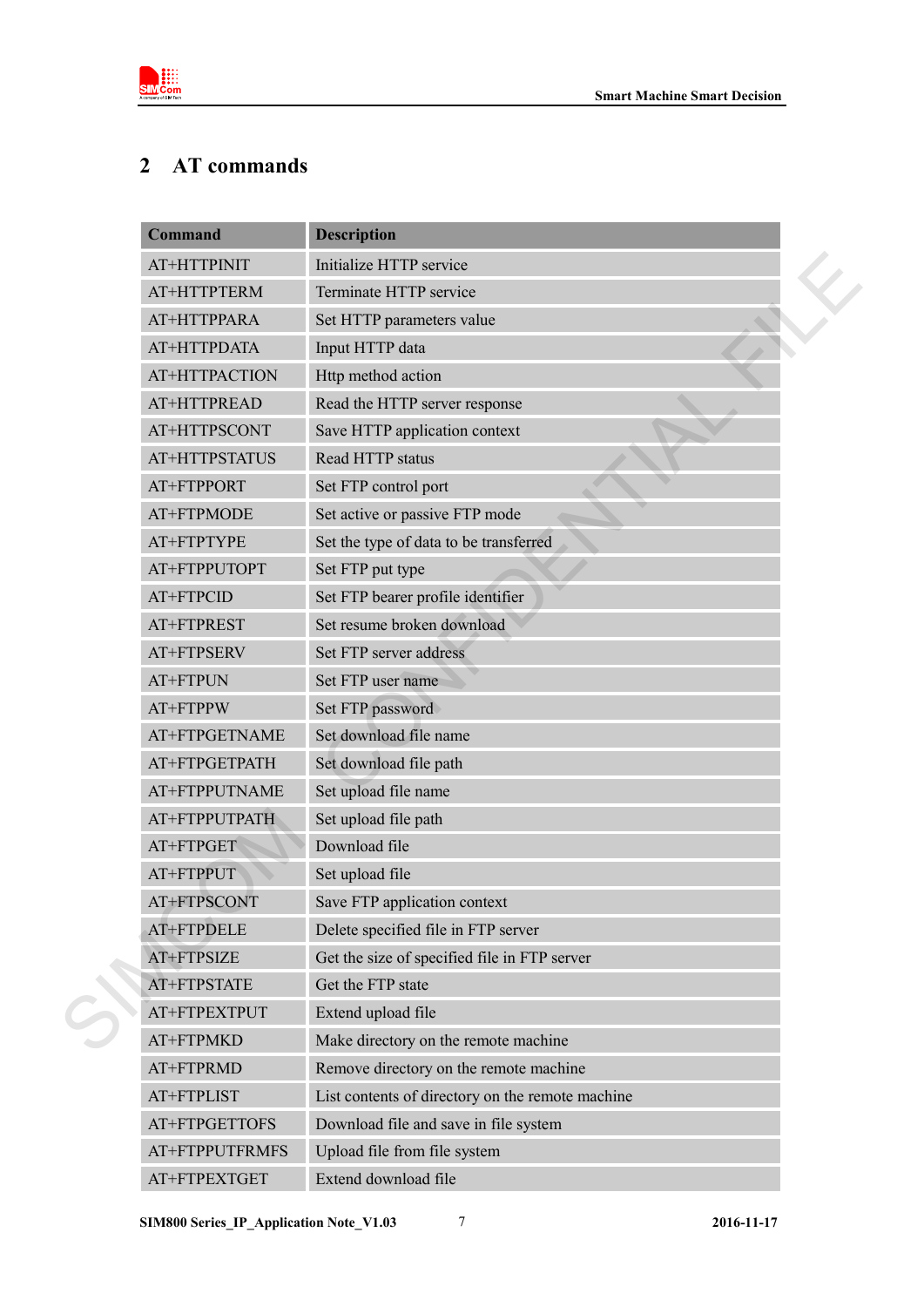

| $AT+FTPFILEPUT$ | Load file in RAM from file system then upload with FTPPUT |
|-----------------|-----------------------------------------------------------|
| AT+FTPQUIT      | Quit current FTP session                                  |

SIMCOM CONFIDENTIAL FILE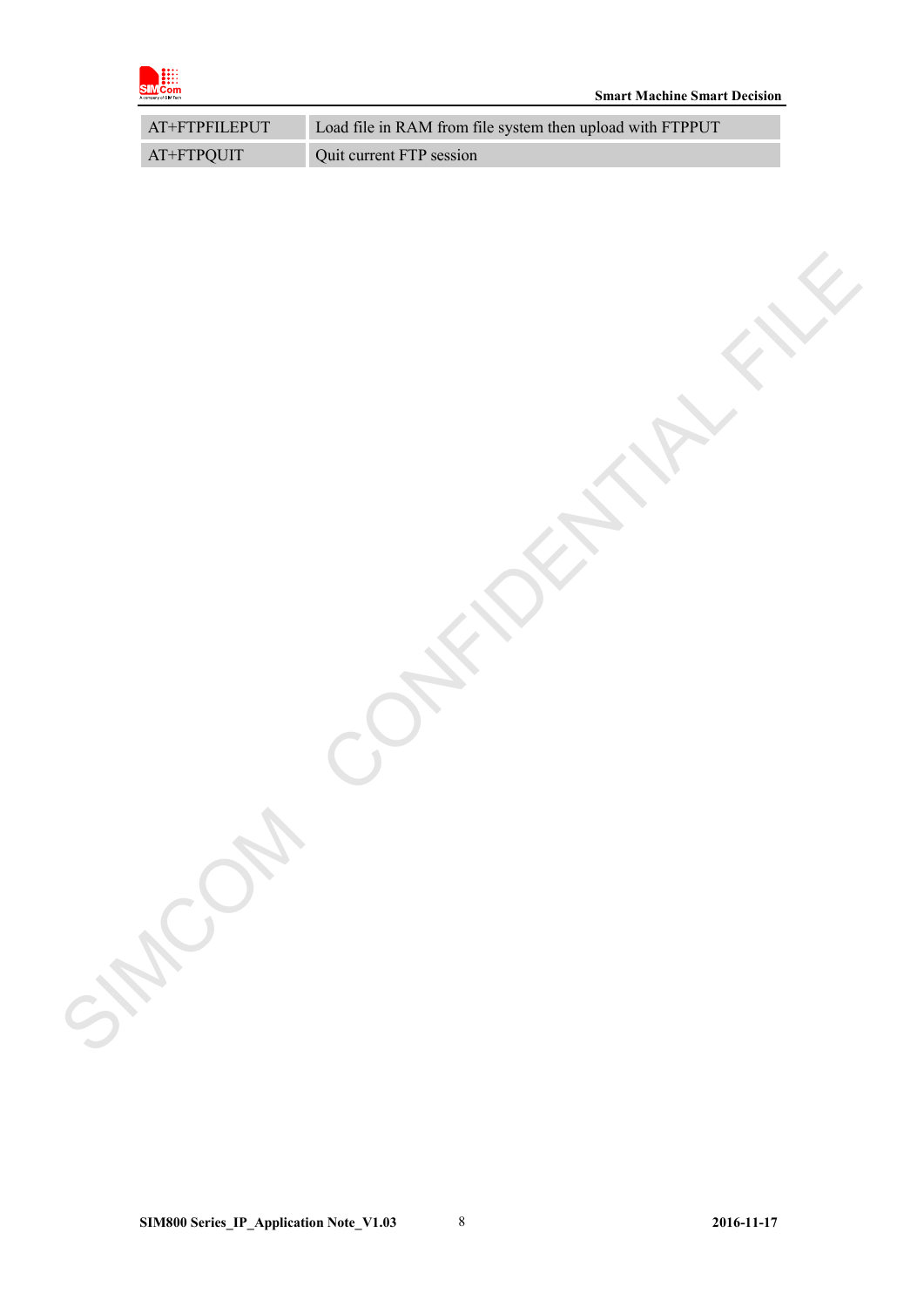

## <span id="page-7-0"></span>**3 Examples**

In the "Grammar" columns of following tables, input of AT commands are in black, module return values are in blue.

#### <span id="page-7-1"></span>**3.1. Bearer Configure**

| <b>Grammar</b>                                                                  | <b>Description</b>                      |
|---------------------------------------------------------------------------------|-----------------------------------------|
| AT+SAPBR=3,1,"Contype", "GPRS"<br>OK<br>AT+SAPBR=3,1,"APN","CMNET"<br>OK        | Configure bearer profile 1              |
| AT+SAPBR=1,1<br>OK                                                              | To open a GPRS context.                 |
| $AT+SAPBR=2,1$<br>+SAPBR:1,1,"10.89.193.1"<br>OK                                | To query the GPRS context.              |
|                                                                                 |                                         |
| AT+SAPBR=0,1<br>OK                                                              | To close a GPRS context.                |
| 3.2. HTTP GET Method<br>Download data from HTTP server.                         |                                         |
| Grammar<br>AT+HTTPINIT                                                          | <b>Description</b><br>Init HTTP service |
| <b>OK</b><br>AT+HTTPPARA="CID",1<br>OK<br>AT+HTTPPARA="URL","www.sim.com"<br>OK | Set parameters for HTTP session         |
| AT+HTTPACTION=0<br>OK                                                           | <b>GET</b> session start                |

# <span id="page-7-2"></span>**3.2. HTTP GET Method**

| <b>Grammar</b>                  | <b>Description</b>              |
|---------------------------------|---------------------------------|
| AT+HTTPINIT                     | Init HTTP service               |
| OK                              |                                 |
| AT+HTTPPARA="CID",1             | Set parameters for HTTP session |
| OK                              |                                 |
| AT+HTTPPARA="URL","www.sim.com" |                                 |
| OK                              |                                 |
| AT+HTTPACTION=0                 | <b>GET</b> session start        |
| OK                              |                                 |
| +HTTPACTION: 0,200,1000         | <b>GET</b> successfully         |
| AT+HTTPREAD                     | Read the data of HTTP server□   |
| +HTTPREAD: 1000                 |                                 |
|                                 |                                 |
| OK                              |                                 |
| AT+HTTPTERM                     | Terminate HTTP service          |
| OK.                             |                                 |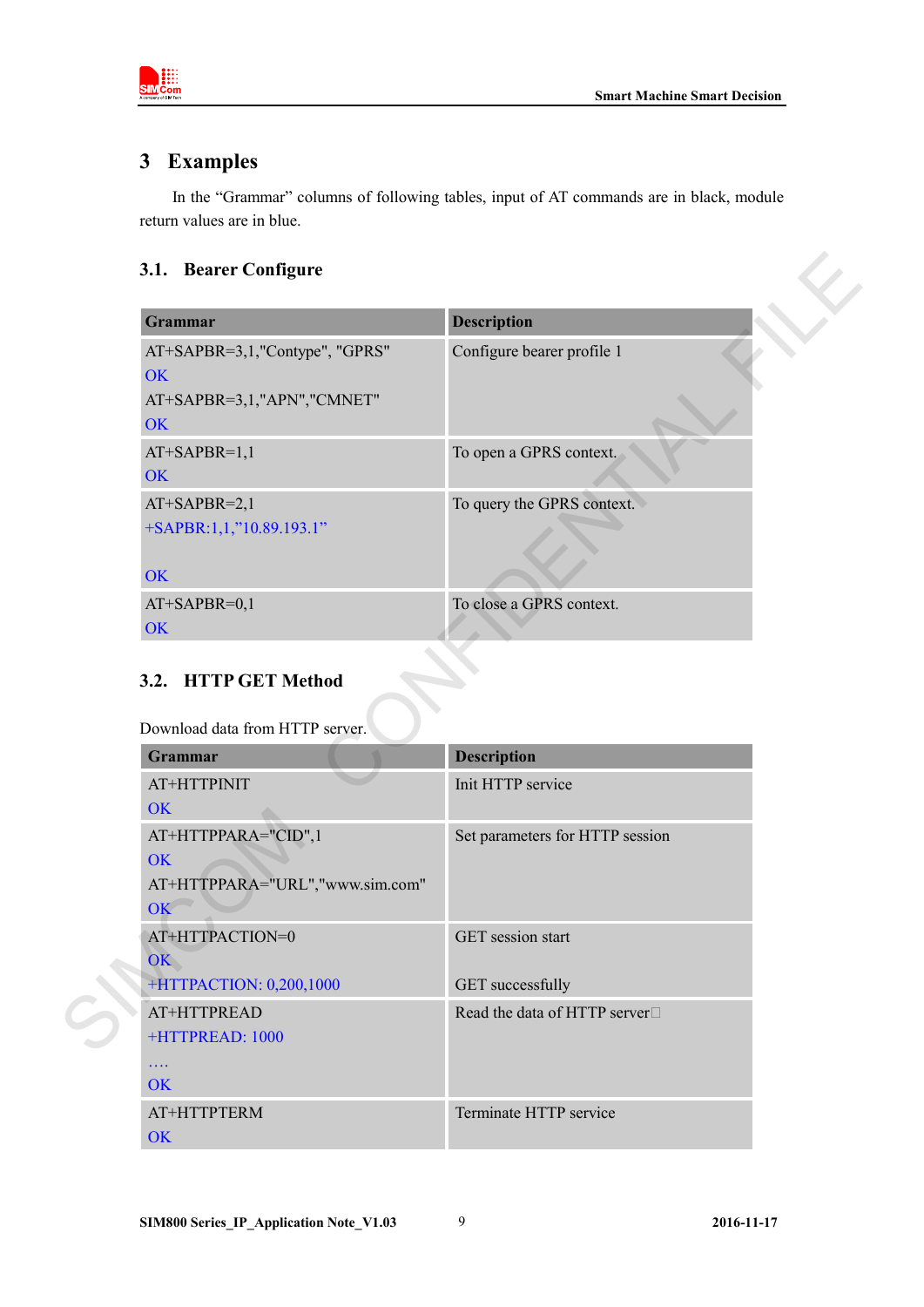

#### <span id="page-8-0"></span>**3.3. HTTP POST Method**

|  |  |  | Upload data to HTTP server. |  |
|--|--|--|-----------------------------|--|
|  |  |  |                             |  |

| <b>Grammar</b>                              | <b>Description</b>                          |
|---------------------------------------------|---------------------------------------------|
| AT+HTTPINIT                                 | Init HTTP service                           |
| <b>OK</b>                                   |                                             |
| AT+HTTPPARA="CID",1                         | Set parameters for HTTP session             |
| <b>OK</b>                                   |                                             |
| AT+HTTPPARA="URL","www.sim.com"             |                                             |
| OK                                          |                                             |
| AT+HTTPDATA=100,10000                       | POST the data whose size is 100 Bytes and   |
| <b>DOWNLOAD</b>                             | the maximum latency time for inputting is   |
|                                             | 10000 ms. It is recommended to set the      |
|                                             | latency time long enough to allow           |
|                                             | downloading all the data.                   |
|                                             | It is ready to receive data from UART, and  |
|                                             | DCD has been set to low.                    |
| <b>OK</b>                                   | All data has been received over, and DCD is |
|                                             | set to high.                                |
| AT+HTTPACTION=1                             | <b>POST</b> session start                   |
| <b>OK</b>                                   |                                             |
| +HTTPACTION: 1,200,0                        | POST successfully                           |
| AT+HTTPTERM                                 | Terminate HTTP service                      |
| <b>OK</b>                                   |                                             |
| 3.4. HTTP HEAD Method                       |                                             |
|                                             |                                             |
| Get HTTP head information from HTTP server. |                                             |
| Grammar                                     | <b>Description</b>                          |
| AT+HTTPINIT                                 | Init HTTP service                           |
| OK                                          |                                             |
| AT+HTTPPARA="CID",1                         | Set parameters for HTTP session             |
| OK                                          |                                             |
| AT+HTTPPARA="URL","www.sim.com"             |                                             |
| OK                                          |                                             |
| AT+HTTPACTION=2                             | HEAD session start                          |
| OK                                          |                                             |
|                                             |                                             |

## <span id="page-8-1"></span>**3.4. HTTP HEAD Method**

| Grammar                         | <b>Description</b>              |
|---------------------------------|---------------------------------|
| AT+HTTPINIT                     | Init HTTP service               |
| OK                              |                                 |
| AT+HTTPPARA="CID",1             | Set parameters for HTTP session |
| OK                              |                                 |
| AT+HTTPPARA="URL","www.sim.com" |                                 |
| OK                              |                                 |
| AT+HTTPACTION=2                 | <b>HEAD</b> session start       |
| OK                              |                                 |
| +HTTPACTION: 2,200,0            | <b>HEAD</b> successfully        |
|                                 |                                 |
| AT+HTTPTERM                     | Terminate HTTP service          |
| OK.                             |                                 |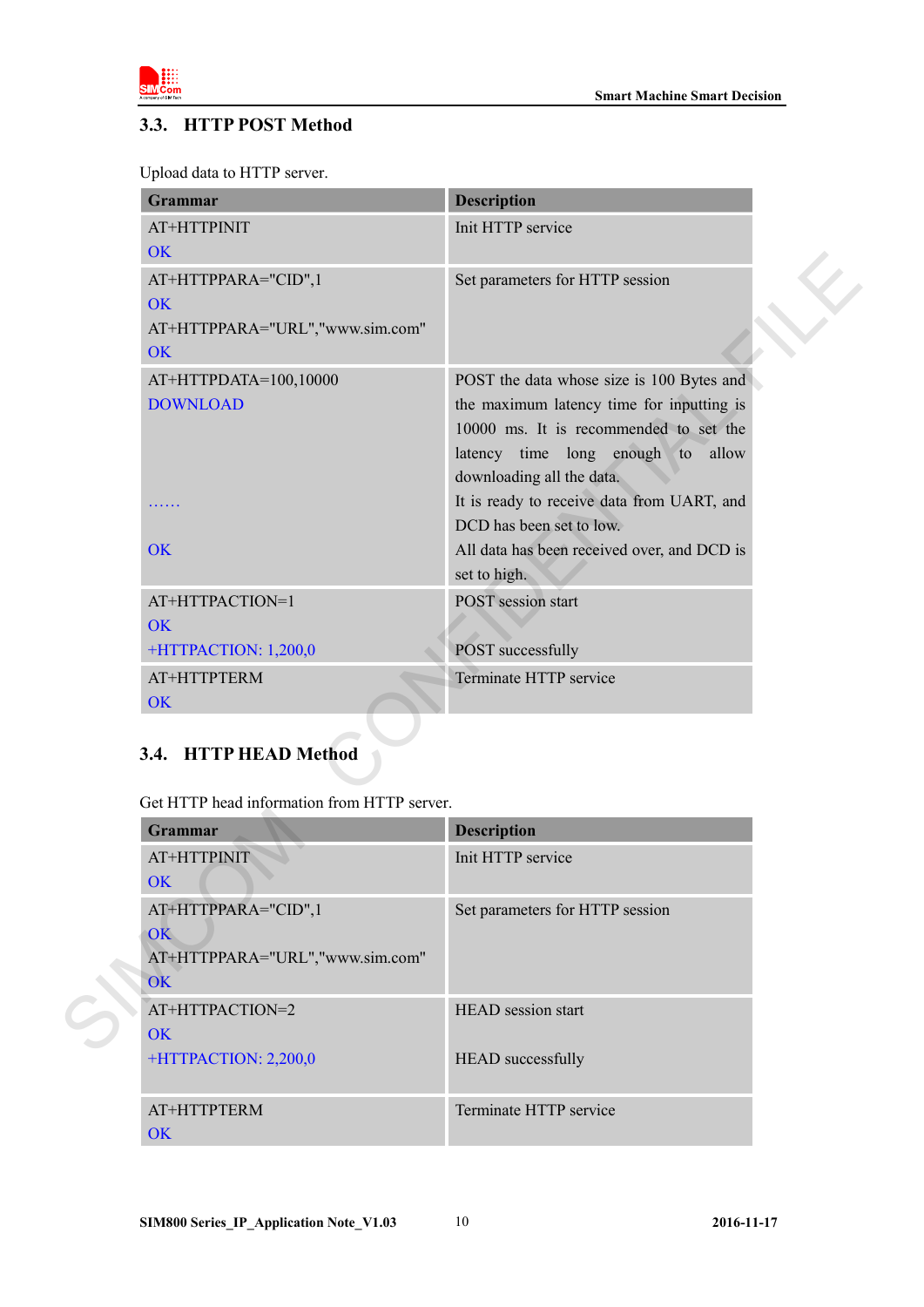

#### <span id="page-9-0"></span>**3.5. Set Proxy HTTP Server**

It provides the method to use proxy HTTP server.

| <b>Grammar</b>                                                                                  | <b>Description</b>              |
|-------------------------------------------------------------------------------------------------|---------------------------------|
| AT+HTTPINIT                                                                                     | Init HTTP service               |
| <b>OK</b>                                                                                       |                                 |
| AT+HTTPPARA="CID",1                                                                             | Set parameters for HTTP session |
| <b>OK</b>                                                                                       |                                 |
| AT+HTTPPARA="URL","www.sim.com"<br>OK                                                           |                                 |
| AT+HTTPPARA="PROIP","10.0.0.172"                                                                | Set proxy server IP address     |
| <b>OK</b>                                                                                       |                                 |
| AT+HTTPPARA="PROPORT",80                                                                        | Set proxy server port           |
| <b>OK</b>                                                                                       |                                 |
| AT+HTTPACTION=0                                                                                 | GET session start               |
| OK                                                                                              |                                 |
| +HTTPACTION: 0,200,1000                                                                         | <b>GET</b> successfully         |
| AT+HTTPREAD                                                                                     | Read the data of HTTP server.   |
| +HTTPREAD: 1000                                                                                 | Output the data to UART         |
| $\ldots$                                                                                        |                                 |
| <b>OK</b>                                                                                       |                                 |
| AT+HTTPTERM                                                                                     | Terminate HTTP service          |
| OK                                                                                              |                                 |
| 3.6. Set HTTP Redirection Parameter<br>It provides the method to use HTTP redirection function. |                                 |
| Grammar                                                                                         | <b>Description</b>              |
| AT+HTTPINIT                                                                                     | Init HTTP service               |
| <b>OK</b>                                                                                       |                                 |
| AT+HTTPPARA="CID",1                                                                             | Set parameters for HTTP session |
| OK                                                                                              |                                 |
| AT+HTTPPARA="REDIR",1                                                                           | Set the redirection parameter   |
| OK ·                                                                                            |                                 |
| AT+HTTPPARA="URL","www.sim.com/a                                                                | Set the URL                     |
| bcde"                                                                                           |                                 |
| OK                                                                                              |                                 |

#### <span id="page-9-1"></span>**3.6. Set HTTP Redirection Parameter**

| <b>Grammar</b>                   | <b>Description</b>              |
|----------------------------------|---------------------------------|
| AT+HTTPINIT                      | Init HTTP service               |
| OK.                              |                                 |
| AT+HTTPPARA="CID",1              | Set parameters for HTTP session |
| OK                               |                                 |
| AT+HTTPPARA="REDIR",1            | Set the redirection parameter   |
| OK                               |                                 |
| AT+HTTPPARA="URL","www.sim.com/a | Set the URL                     |
| bcde"                            |                                 |
| OK                               |                                 |
| AT+HTTPACTION=0                  | <b>GET</b> session start        |
| OK                               |                                 |
| +HTTPACTION: 0,200,1000          | <b>GET</b> successfully         |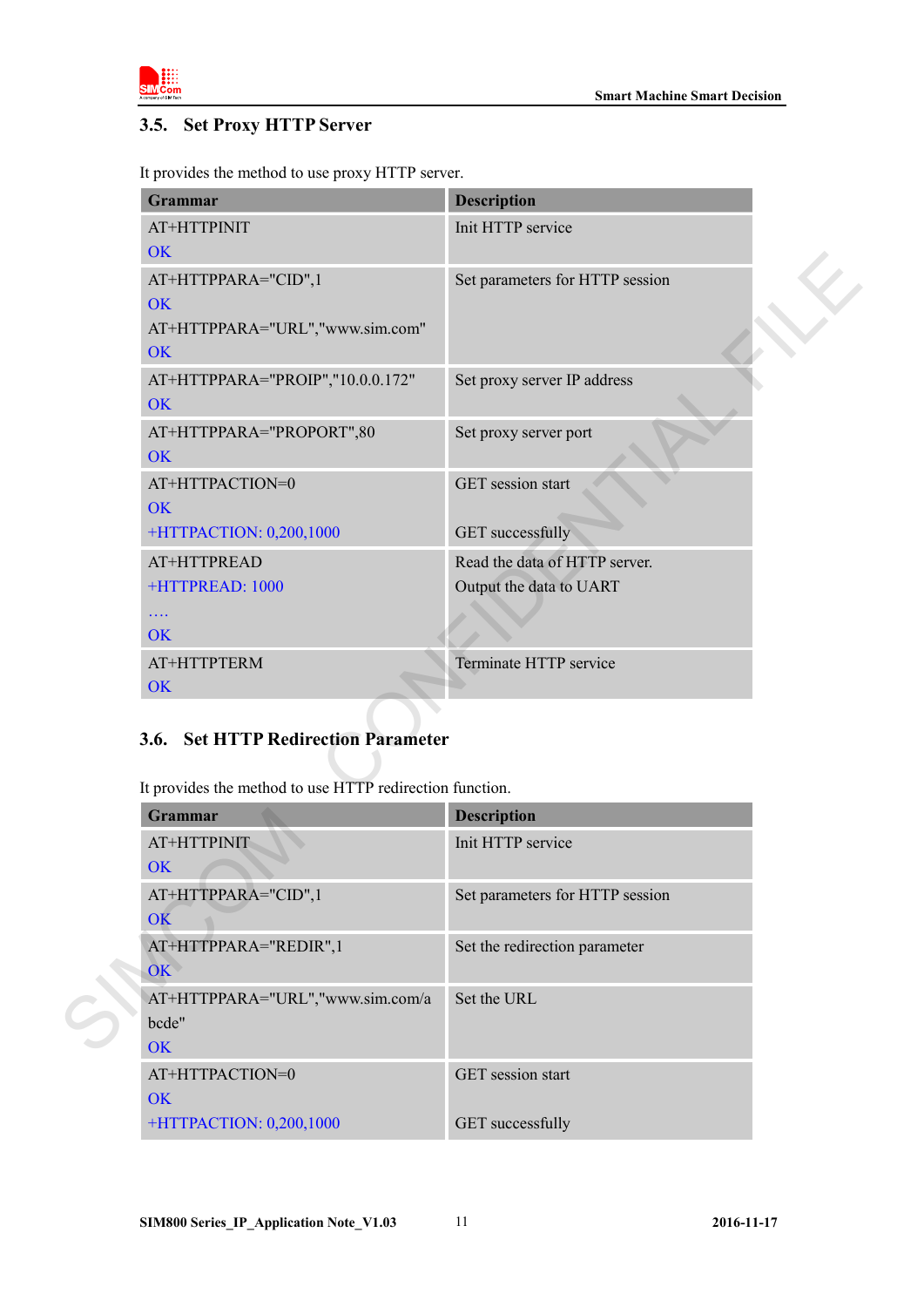

| AT+HTTPREAD            | Read the response of HTTP server |
|------------------------|----------------------------------|
| +HTTPREAD: 1000        | Output the data to UART          |
| .                      |                                  |
| $\overline{\text{OK}}$ |                                  |
| AT+HTTPTERM            | Terminate HTTP service           |
| ΩK                     |                                  |

#### <span id="page-10-0"></span>**3.7. Set HTTP Download Break Point Parameter**

| It provides the method to use HTTP broken download resuming function.        |                                                                              |
|------------------------------------------------------------------------------|------------------------------------------------------------------------------|
| Grammar                                                                      | <b>Description</b>                                                           |
| AT+HTTPINIT<br><b>OK</b>                                                     | Init HTTP service                                                            |
| AT+HTTPPARA="CID",1<br>OK                                                    | Set parameters for HTTP session                                              |
| AT+HTTPPARA="URL","HTTP://www.si<br>m.com/img/sim_logo_jr_1003_38.gif"<br>OK | Set the URL, the size of gif is 16384 bytes                                  |
| AT+HTTPPARA="BREAK",2000<br>OK                                               | Set the break point                                                          |
| AT+HTTPACTION=0<br>OK<br>+HTTPACTION: 0, 200, 14384                          | GET session start, get data from 2000 to<br>16384<br><b>GET</b> successfully |
| AT+HTTPREAD<br>+HTTPREAD: 14384<br>.<br><b>OK</b>                            | Read the data of HTTP server<br>Output the data to UART                      |
| AT+HTTPTERM<br>OK                                                            | Terminate HTTP service                                                       |
| 3.8. Get HTTP Current Status                                                 |                                                                              |
| Grammar                                                                      | <b>Description</b>                                                           |
| AT+HTTPINIT<br>OK                                                            | Init HTTP service                                                            |
| AT+HTTPPARA="CID",1<br>$\bigcap K$                                           | Set parameters for HTTP session                                              |

# <span id="page-10-1"></span>**3.8. Get HTTP Current Status**

| <b>Grammar</b>                   | <b>Description</b>              |
|----------------------------------|---------------------------------|
| AT+HTTPINIT                      | Init HTTP service               |
| <b>OK</b>                        |                                 |
| AT+HTTPPARA="CID",1              | Set parameters for HTTP session |
| OK                               |                                 |
| AT+HTTPPARA="URL","www.baidu.com | Set the URL                     |
| $^{\prime\prime}$                |                                 |
| OK                               |                                 |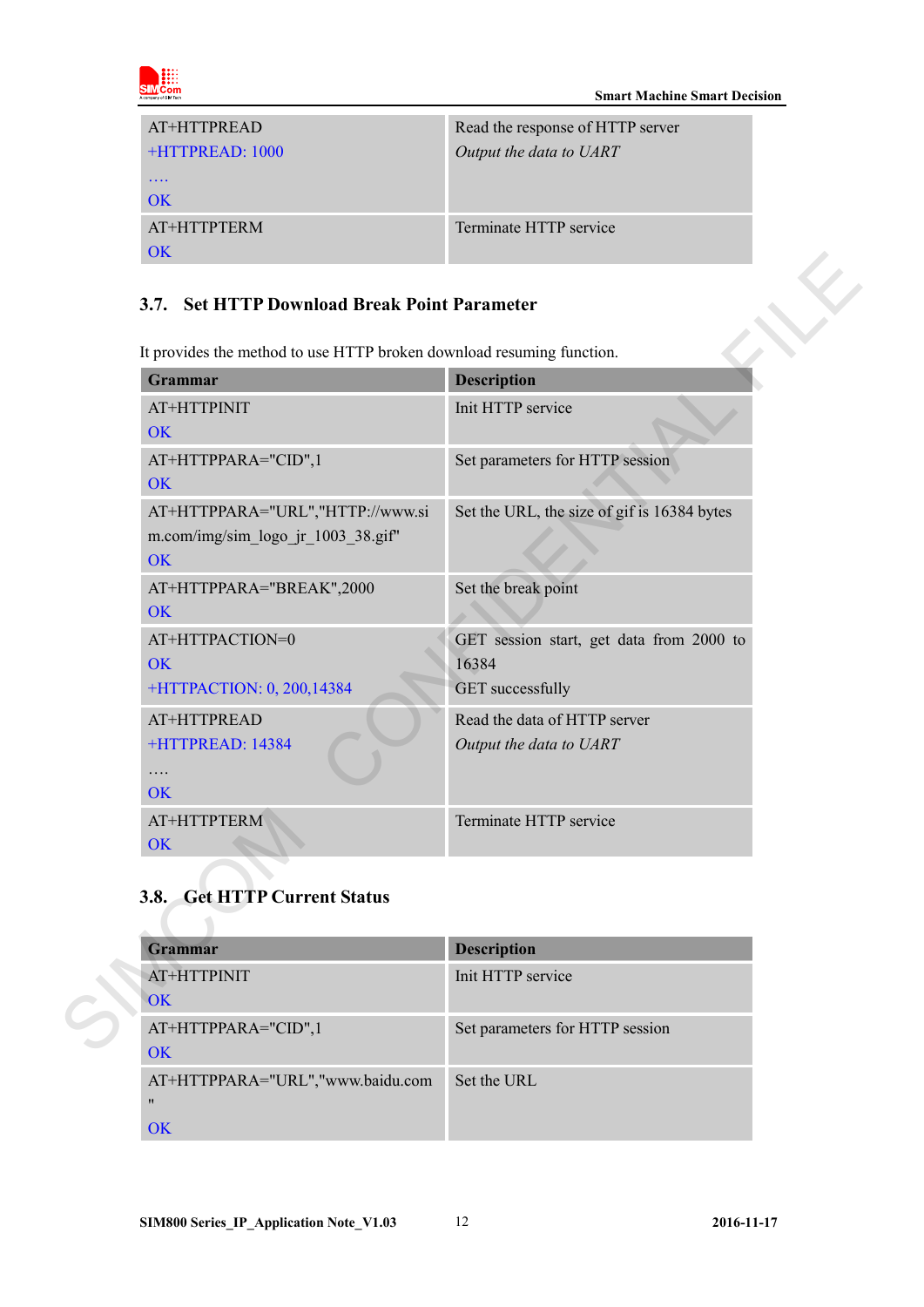

| AT+HTTPACTION=0                                                               | Get session start                            |  |
|-------------------------------------------------------------------------------|----------------------------------------------|--|
| OK                                                                            |                                              |  |
| AT+HTTPSTATUS?                                                                | The status of getting session is in progress |  |
| +HTTPSTATUS: GET, 1, 1440, 7915                                               |                                              |  |
| <b>OK</b>                                                                     |                                              |  |
| +HTTPACTION: 0, 200,9335                                                      | <b>GET</b> successfully                      |  |
| AT+HTTPSTATUS?                                                                | The status of getting session is over        |  |
| +HTTPSTATUS: GET,0,0,0                                                        |                                              |  |
|                                                                               |                                              |  |
| <b>OK</b>                                                                     |                                              |  |
| AT+HTTPACTION=1                                                               | POST session start                           |  |
| <b>OK</b>                                                                     |                                              |  |
| AT+HTTPSTATUS?                                                                | The status of posting session is in progress |  |
| +HTTPSTATUS: POST,2,1440,608                                                  |                                              |  |
| <b>OK</b>                                                                     |                                              |  |
| +HTTPACTION: 1,200,0                                                          | POST successfully                            |  |
| AT+HTTPSTATUS?                                                                | The status of posting session is over        |  |
| +HTTPSTATUS: POST,0,0,0                                                       |                                              |  |
|                                                                               |                                              |  |
| OK                                                                            |                                              |  |
| AT+HTTPTERM                                                                   | Terminate HTTP service                       |  |
| OK                                                                            |                                              |  |
|                                                                               |                                              |  |
| 3.9. FTP GET Method                                                           |                                              |  |
| Download data from FTP server                                                 |                                              |  |
| Grammar                                                                       | <b>Description</b>                           |  |
| AT+FTPCID=1                                                                   | Set parameters for FTP session.              |  |
| OK                                                                            |                                              |  |
| AT+FTPSERV="116.228.221.52"                                                   |                                              |  |
| OK                                                                            |                                              |  |
| AT+FTPUN="sim.cs1"<br>OK                                                      |                                              |  |
| AT+FTPPW="******"                                                             |                                              |  |
| <b>OK</b>                                                                     |                                              |  |
| $\Lambda$ T $\Gamma$ ETDCETMA $\Lambda$ $\Lambda$ E-11 IZ $+$ $+$ $+$ $+$ $+$ |                                              |  |

# <span id="page-11-0"></span>**3.9. FTP GET Method**

| <b>Grammar</b>              | <b>Description</b>              |
|-----------------------------|---------------------------------|
| $AT+FTPCID=1$               | Set parameters for FTP session. |
| OK                          |                                 |
| AT+FTPSERV="116.228.221.52" |                                 |
| OK.                         |                                 |
| $AT+FTPUN="sim.cs1"$        |                                 |
| $\overline{\text{OK}}$      |                                 |
| $AT+FTPPW="******"$         |                                 |
| OK                          |                                 |
| AT+FTPGETNAME="1K.txt"      |                                 |
| OK                          |                                 |
| AT+FTPGETPATH="/"           |                                 |
| OK                          |                                 |
| AT+FTPGET=1                 | Open the FTP get session.       |
| OK                          |                                 |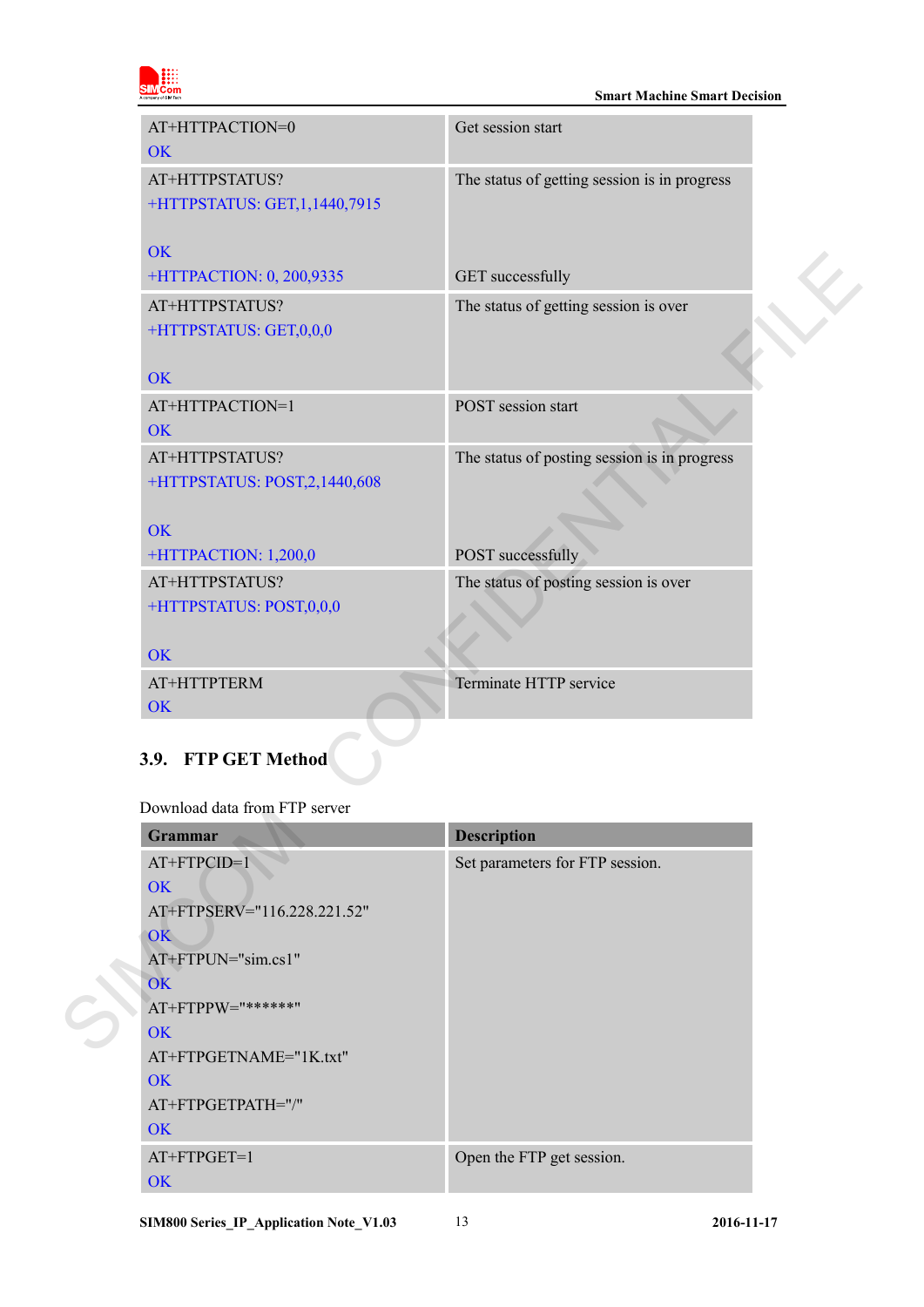| $+$ FTPGET: 1,1                                                             | Data are available.                                                 |  |
|-----------------------------------------------------------------------------|---------------------------------------------------------------------|--|
| AT+FTPGET=2,1024<br>$+$ FTPGET: 2,50<br>01234567890123456789012345678901234 | Request to read 1024 bytes, but<br>Only 50 bytes are now available. |  |
| 567890123456789<br>OK                                                       |                                                                     |  |
| AT+FTPGET=2,1024                                                            | Request to read 1024 bytes again.                                   |  |
| $+$ FTPGET: 2,0                                                             | No byte is now available, but it is not the                         |  |
| <b>OK</b>                                                                   | end of session.                                                     |  |
| $+$ FTPGET: 1,1                                                             | If the module receives data but user do not                         |  |
|                                                                             | input "AT+FTPGET:2, <reqlength>" to read</reqlength>                |  |
|                                                                             | data, "+FTPGE T:1,1" will be shown again                            |  |
|                                                                             | in a certain time.                                                  |  |
| AT+FTPGET=2,1024                                                            | Request to read 1024 bytes.                                         |  |
| +FTPGET: 2,1024                                                             | 1024 bytes are now available.                                       |  |
| 01234567890123456789012345678901234                                         |                                                                     |  |
| 56789012345678901234                                                        |                                                                     |  |
| <b>OK</b><br>$+$ FTPGET:1,0                                                 | Data transfer finished. The connection to                           |  |
|                                                                             | the FTP server is closed.                                           |  |
|                                                                             |                                                                     |  |
| 3.10. FTP PUT Method                                                        |                                                                     |  |
| Upload data to FTP server.                                                  |                                                                     |  |
| Grammar                                                                     | <b>Description</b>                                                  |  |
| AT+FTPCID=1                                                                 | Set parameters for FTP session.                                     |  |
| OK<br>AT+FTPSERV="116.228.221.52"                                           |                                                                     |  |
| OK                                                                          |                                                                     |  |
| AT+FTPUN="sim.cs1"                                                          |                                                                     |  |
| OK                                                                          |                                                                     |  |
| AT+FTPPW="******"                                                           |                                                                     |  |
| OK \                                                                        |                                                                     |  |
| AT+FTPPUTNAME="1K.txt"                                                      |                                                                     |  |
| <b>OK</b><br>AT+FTPPUTPATH="/"                                              |                                                                     |  |
| <b>OK</b>                                                                   |                                                                     |  |
|                                                                             |                                                                     |  |

#### <span id="page-12-0"></span>**3.10. FTP PUT Method**

| <b>Grammar</b>              | <b>Description</b>                          |
|-----------------------------|---------------------------------------------|
| $AT+FTPCID=1$               | Set parameters for FTP session.             |
| OK                          |                                             |
| AT+FTPSERV="116.228.221.52" |                                             |
| <b>OK</b>                   |                                             |
| AT+FTPUN="sim.cs1"          |                                             |
| OK                          |                                             |
| $AT+FTPPW="******"$         |                                             |
| OK                          |                                             |
| AT+FTPPUTNAME="1K.txt"      |                                             |
| <b>OK</b>                   |                                             |
| AT+FTPPUTPATH="/"           |                                             |
| <b>OK</b>                   |                                             |
| $AT+FTPPUT=1$               | Open the FTP put session.                   |
| <b>OK</b>                   |                                             |
| +FTPPUT: 1,1,1360           | FTP session is ready for uploading. 1360 is |
|                             | the max length of data which can be sent at |
|                             | a time. It depends on the network status.   |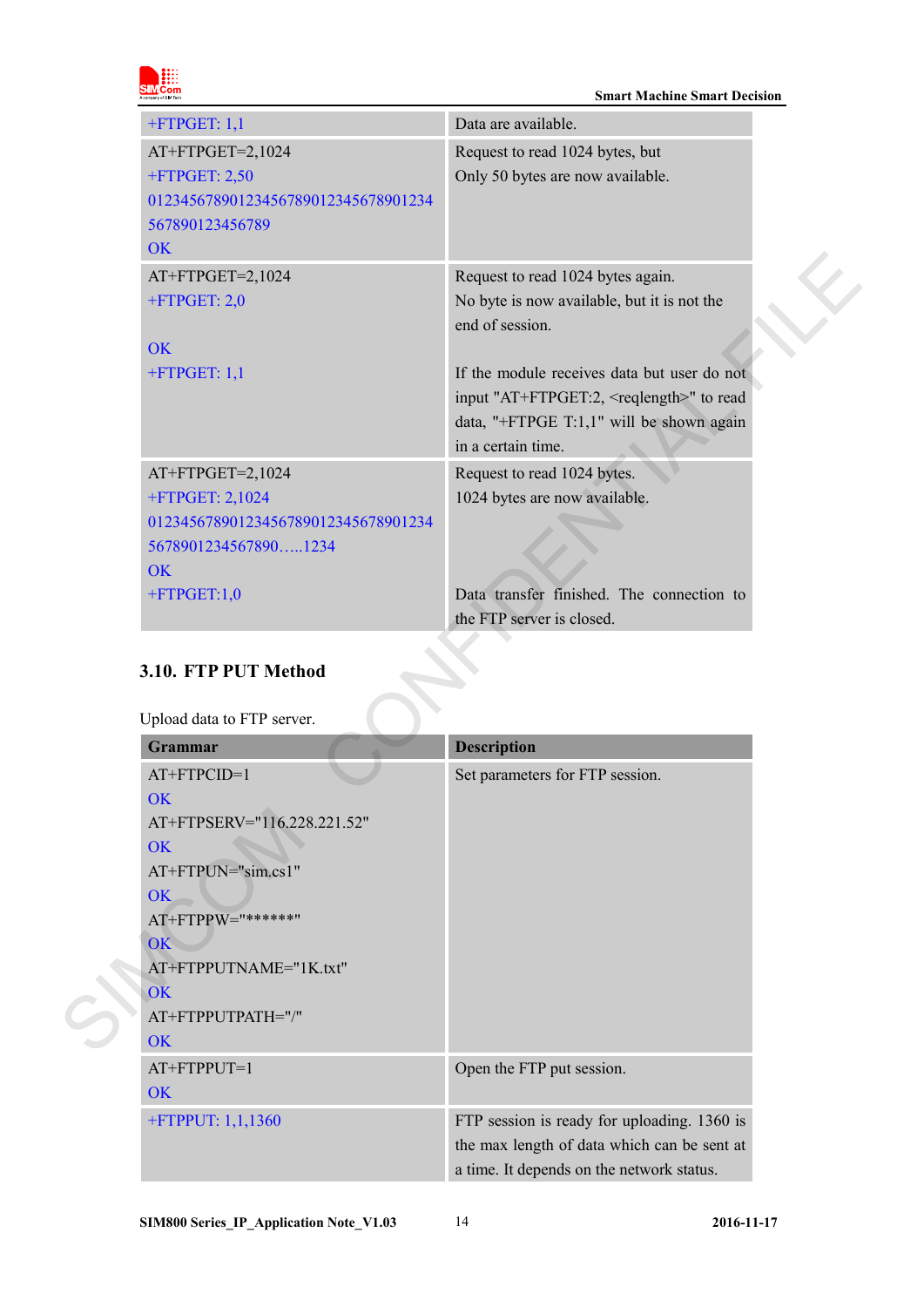

| $AT+FTPPUT=2,100$    | Client requests to send 100 bytes.           |  |
|----------------------|----------------------------------------------|--|
| $+$ FTPPUT: 2,100    | Response indicates that user must input 100  |  |
|                      | bytes for transferring now.                  |  |
|                      | It is ready to receive data from UART, and   |  |
|                      | DCD has been set to low.                     |  |
| OK.                  | All data has been received over, and DCD is  |  |
|                      | set to high.                                 |  |
| $+$ FTPPUT: 1,1,1360 | URC indicates that the FTP session is ready  |  |
|                      | to transfer more data.                       |  |
| $AT+FTPPUT=2,0$      | No more data will be uploaded, the FTP       |  |
| OK                   | session will be closed.                      |  |
| $+$ FTPPUT: 1,0      | Data transfer is finished. The connection to |  |
|                      | the FTP server is closed.                    |  |

#### <span id="page-13-0"></span>**3.11. FTP Time out**

|                                                                                    | set to high.                                                                      |
|------------------------------------------------------------------------------------|-----------------------------------------------------------------------------------|
| +FTPPUT: 1,1,1360                                                                  | URC indicates that the FTP session is ready                                       |
|                                                                                    | to transfer more data.                                                            |
| $AT+FTPPUT=2,0$                                                                    | No more data will be uploaded, the FTP                                            |
| <b>OK</b>                                                                          | session will be closed.                                                           |
| $+$ FTPPUT: 1,0                                                                    | Data transfer is finished. The connection to                                      |
|                                                                                    | the FTP server is closed.                                                         |
| 3.11. FTP Time out                                                                 | reasons. Some common failure includes timeout failure and wrong password failure. |
| Time out occurs during FTP session because of different reasons.<br><b>Grammar</b> |                                                                                   |
|                                                                                    | <b>Description</b>                                                                |
| AT+FTPGET=1                                                                        | Open the FTP Get session.                                                         |
| <b>OK</b>                                                                          |                                                                                   |
| $+$ FTPGET: 1,64                                                                   | If the status of the network is poor, it may                                      |
|                                                                                    | be time out.                                                                      |
|                                                                                    | The connection to the FTP server is closed.                                       |
|                                                                                    |                                                                                   |
| AT+FTPGET=1                                                                        | Open the FTP Get session.                                                         |
| OK                                                                                 |                                                                                   |
| $+$ FTPGET: 1,1                                                                    | Data are available.                                                               |
| $+$ FTPGET: 1,1                                                                    | If customer does not use "AT+FTPGET:2,                                            |
|                                                                                    | <reqlength>" to read data, "+FTPGE T:1,1"</reqlength>                             |
| $+$ FTPGET: 1,1                                                                    | will be shown again in a certain time.                                            |
| +FTPGET: 1,64                                                                      | If the user does not read data for a long                                         |
|                                                                                    | time, the session will time out. The<br>connection to the FTP server is closed.   |

#### <span id="page-13-1"></span>**3.12. FTP Error**

Error occurs during FTP applications because of wrong parameter setting.

| Grammar | R<br><b>Description</b> |
|---------|-------------------------|
|         |                         |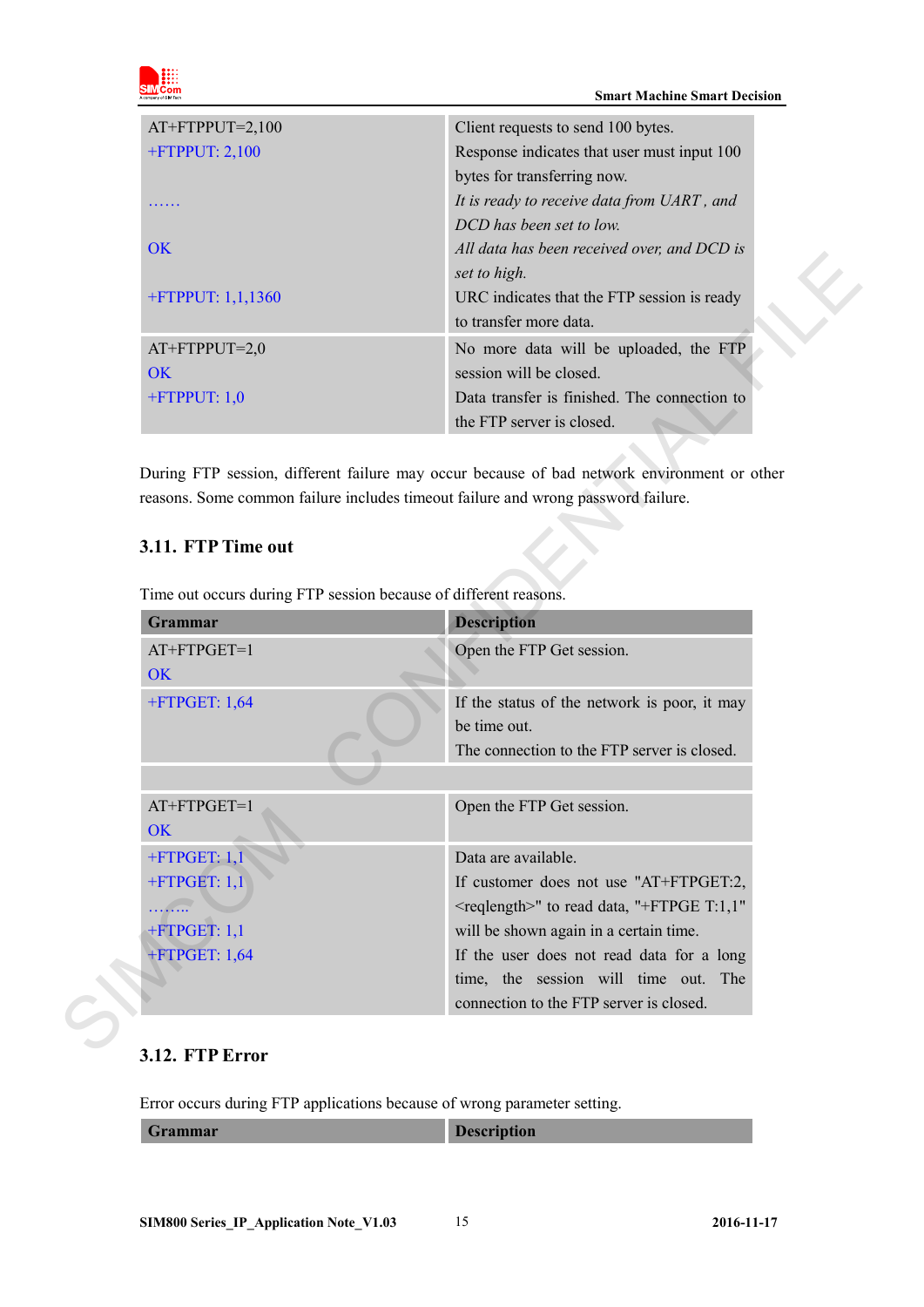

| AT+FTPPW="3214567"<br>OK. | Set wrong password                                                         |
|---------------------------|----------------------------------------------------------------------------|
| $AT+FTPGET=1$<br>OK.      | Open the FTP Get session                                                   |
| $+$ FTPGET: 1,72          | FTP session password error. The connection<br>to the FTP server is closed. |

#### <span id="page-14-0"></span>**3.13. FTP Operation Error**

|                                                                           | to the FIP server is closed.               |
|---------------------------------------------------------------------------|--------------------------------------------|
| Note: Other errors, you can refer to "AT+FTPGET" command in               | <b><i><u>KSIM800</u></i></b>               |
| <b>Series AT Command Manual</b>                                           |                                            |
|                                                                           |                                            |
| 3.13. FTP Operation Error                                                 |                                            |
| Error occurs during FTP applications because of wrong operating.          |                                            |
| Grammar                                                                   | <b>Description</b>                         |
| AT+FTPGET=1                                                               |                                            |
| OK                                                                        | Open the FTP Get session.                  |
| $+$ FTPGET: 1,64                                                          | The parameter of "get file name" is empty. |
|                                                                           | It shows ftp operation error.              |
| AT+FTPPUT=1                                                               | Open the FTP PUT session.                  |
| <b>OK</b>                                                                 |                                            |
| AT+FTPPUT=1                                                               | Open the FTP PUT session again. Show ftp   |
| <b>OK</b>                                                                 | operation error.                           |
|                                                                           |                                            |
| $+$ FTPPUT: 1,66                                                          |                                            |
| 3.14. FTP READ and WRITE Error                                            |                                            |
|                                                                           |                                            |
| Error occurs before FTP applications because of operating in wrong state. |                                            |
| <b>Grammar</b>                                                            | <b>Description</b>                         |
| $AT+FTPGET=1$                                                             | Open the FTP Get session.                  |
| OK                                                                        |                                            |
| AT+FTPGET=2,1000                                                          | Read data before "+FTPGET:1,1" is shown.   |
| <b>ERROR</b>                                                              |                                            |
|                                                                           |                                            |
| $+$ FTPGET: 1,1                                                           | Data are available                         |
| AT+FTPGET=2,1000                                                          | Read data after "+FTPGET: 1,1" is shown.   |
| +FTPGET: 2,50                                                             |                                            |
| 01234567890123456789012345678901234<br>567890123456789                    |                                            |

#### <span id="page-14-1"></span>**3.14. FTP READ and WRITE Error**

| Grammar                             | <b>Description</b>                        |
|-------------------------------------|-------------------------------------------|
| $AT+FTPGET=1$                       | Open the FTP Get session.                 |
| OK                                  |                                           |
| AT+FTPGET=2,1000                    | Read data before "+FTPGET:1,1" is shown.  |
| <b>ERROR</b>                        |                                           |
| $+$ FTPGET: 1,1                     | Data are available                        |
| AT+FTPGET=2,1000                    | Read data after "+FTPGET: 1,1" is shown.  |
| $+$ FTPGET: 2,50                    |                                           |
| 01234567890123456789012345678901234 |                                           |
| 567890123456789                     |                                           |
| $\overline{\text{OK}}$              |                                           |
| $+$ FTPGET: 1,0                     | Data transfer finished. The connection to |
|                                     | the FTP server is closed.                 |
| $AT+FTPGET=2,1000$                  | Read data after FTP session is stopped.   |
| <b>ERROR</b>                        |                                           |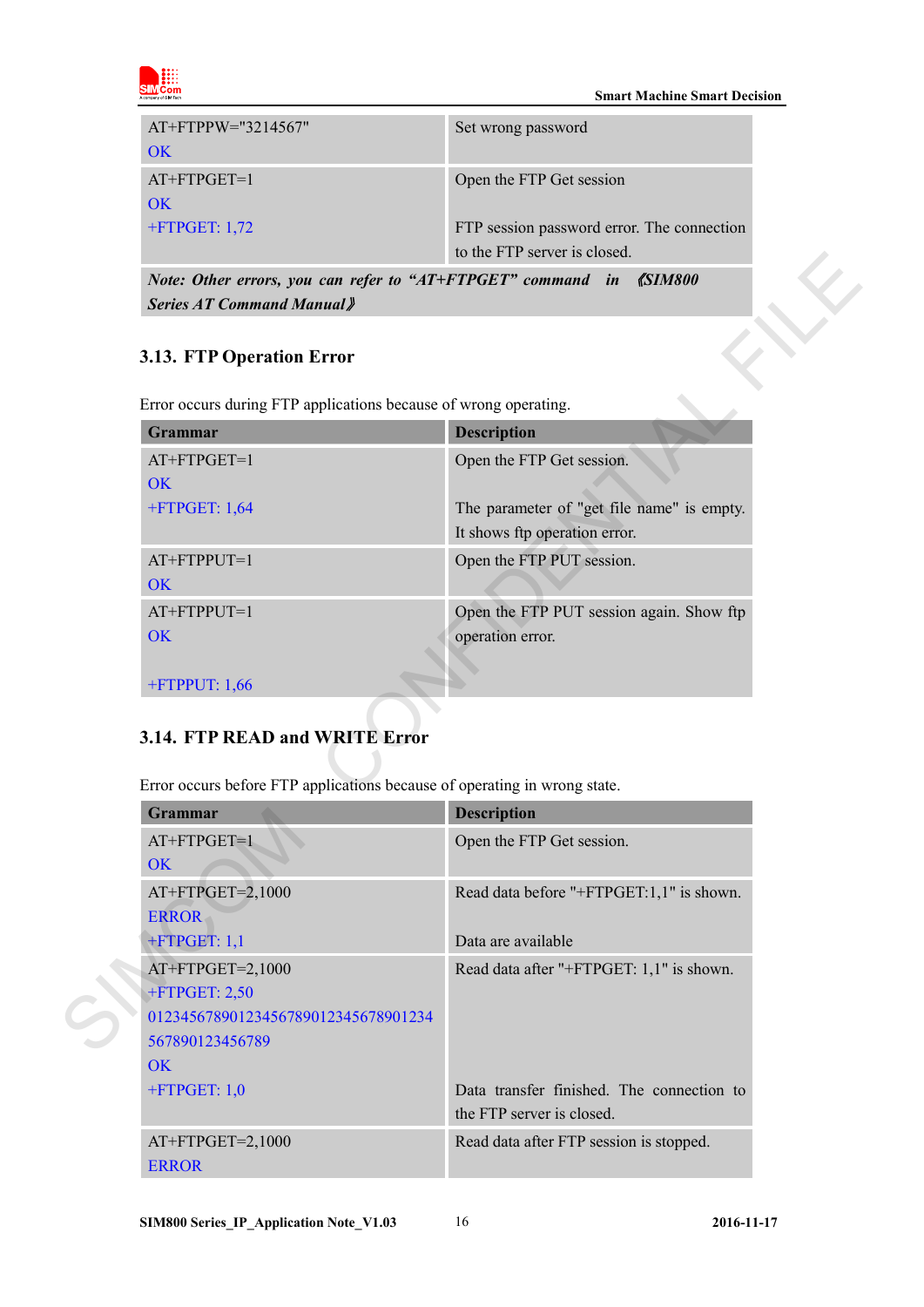

**Smart Machine Smart Decision** 

| $AT+FTPPUT=1$       | Open the FTP PUT session.                |
|---------------------|------------------------------------------|
| OK                  |                                          |
| $AT+FTPPUT=2,1000$  | Write data before "+FTPPUT: 1,1,1360" is |
| <b>ERROR</b>        | shown.                                   |
| +FTPPUT: $1,1,1360$ | FTP session is ready for uploading.      |
| $AT+FTPPUT=2,100$   | Write data after "+FTPPUT: 1,1,1360" is  |
| $+$ FTPPUT: 2,100   | shown.                                   |
|                     |                                          |
| OK                  |                                          |
| $AT+FTPPUT=2,0$     | No more data will be uploaded, the FTP   |
| OK                  | session will be closed.                  |
| $AT+FTPPUT=2,100$   | Write data after FTP session is stopped. |
| <b>ERROR</b>        |                                          |

#### <span id="page-15-0"></span>**3.15. Set FTP Download Break Point Parameter**

| $AT+FTPUT=2,100$<br>+FTPPUT: 2,100                                   | Write data after "+FTPPUT: $1,1,1360$ " is<br>shown.              |
|----------------------------------------------------------------------|-------------------------------------------------------------------|
| .<br><b>OK</b>                                                       |                                                                   |
| AT+FTPPUT=2,0<br>OK                                                  | No more data will be uploaded, the FTP<br>session will be closed. |
| AT+FTPPUT=2,100<br><b>ERROR</b>                                      | Write data after FTP session is stopped.                          |
|                                                                      |                                                                   |
| 3.15. Set FTP Download Break Point Parameter                         |                                                                   |
| It provides the method to use FTP broken download resuming function. |                                                                   |
| Grammar                                                              | <b>Description</b>                                                |
| AT+FTPGET=1                                                          | Open the FTP Get session.                                         |
| OK                                                                   |                                                                   |
| $+$ FTPGET: 1,1                                                      | Data are available.                                               |
| AT+FTPGET=2,1024                                                     | Get data of FTP server.                                           |
| +FTPGET: 2,29                                                        |                                                                   |
| wodeceshijieguo, zhgeshigeshia                                       |                                                                   |
| OK                                                                   |                                                                   |
| $+$ FTPGET: 1,0                                                      | Data transfer finished. The connection to                         |
|                                                                      | the FTP server is closed.                                         |
| AT+FTPREST=20                                                        | Set the broken point.                                             |
| <b>OK</b>                                                            |                                                                   |
| AT+FTPGET=1                                                          | Open the FTP Get session.                                         |
| <b>OK</b>                                                            |                                                                   |
| $+$ FTPGET: 1,1                                                      | Data are available.                                               |
| AT+FTPGET=2,1024                                                     | Get the data begin from the broken point.                         |
| +FTPGET: 2,9                                                         |                                                                   |
| shigeshia                                                            |                                                                   |
| OK                                                                   |                                                                   |
| $+$ FTPGET: $1,0$                                                    | Data transfer is finished. The connection to                      |

#### <span id="page-15-1"></span>**3.16. FTP DELE Method**

Delete the specified file in FTP server.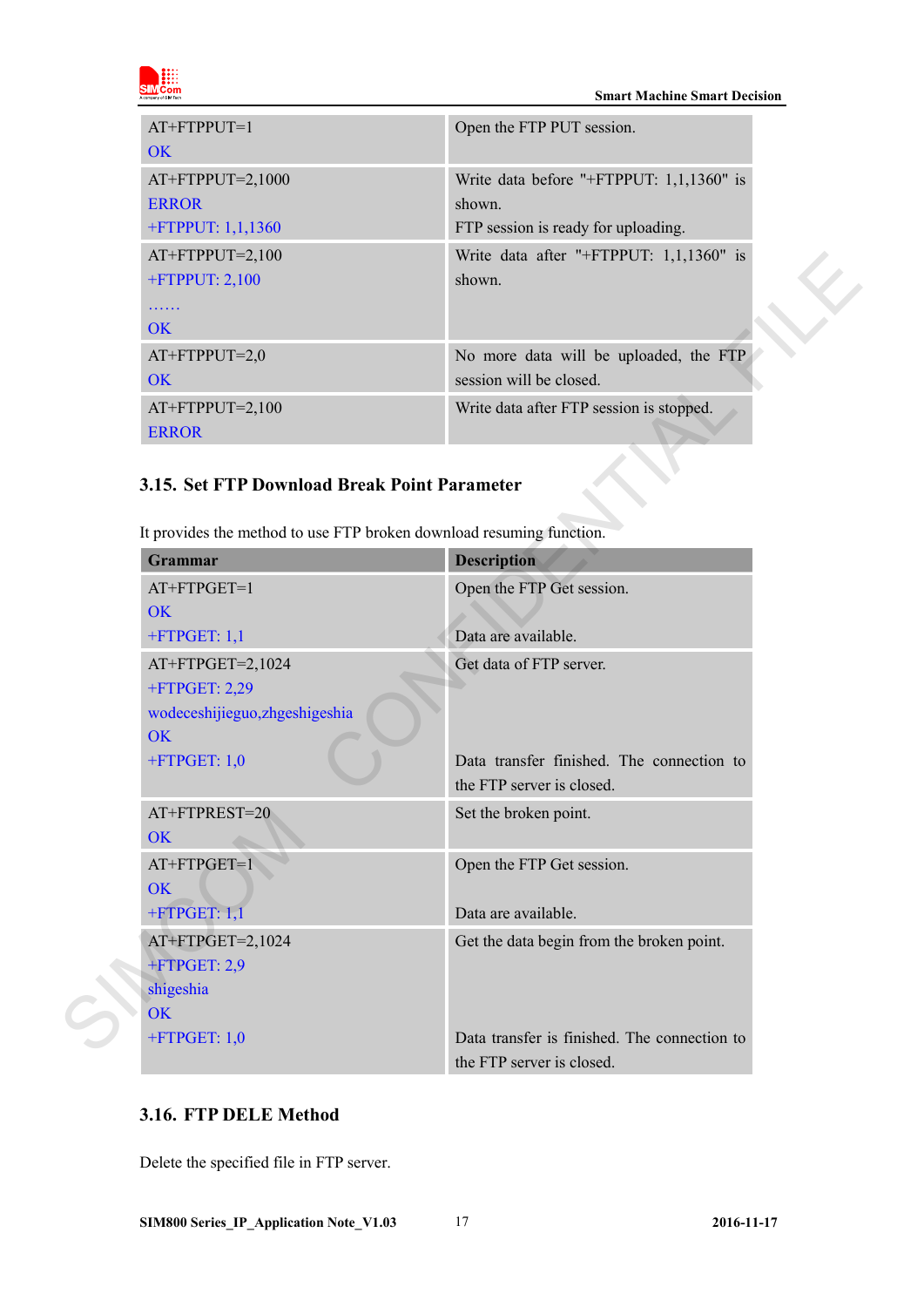

| <b>Grammar</b>              | <b>Description</b>                          |
|-----------------------------|---------------------------------------------|
| $AT+FTPCID=1$               | Set parameters for FTP session.             |
| OK                          |                                             |
| AT+FTPSERV="116.228.221.52" |                                             |
| OK                          |                                             |
| $AT+FTPUN="sim.cs1"$        |                                             |
| OK                          |                                             |
| AT+FTPPW="******"           |                                             |
| OK                          |                                             |
| AT+FTPGETNAME="1K.txt"      |                                             |
| OK                          |                                             |
| AT+FTPGETPATH="/"           |                                             |
| OK                          |                                             |
| AT+FTPDELE                  | Open the FTP DELE session.                  |
| OK                          |                                             |
| +FTPDELE: 1,0               | Delete file finished. The connection to the |
|                             | FTP server is closed.                       |

#### <span id="page-16-0"></span>**3.17. FTP SIZE Method**

| $AI + FI IP UN = "SIM.CSI"$ |                                               |                                               |
|-----------------------------|-----------------------------------------------|-----------------------------------------------|
| <b>OK</b>                   |                                               |                                               |
| AT+FTPPW="******"           |                                               |                                               |
| OK                          |                                               |                                               |
| AT+FTPGETNAME="1K.txt"      |                                               |                                               |
| <b>OK</b>                   |                                               |                                               |
| AT+FTPGETPATH="/"           |                                               |                                               |
| OK                          |                                               |                                               |
| AT+FTPDELE                  |                                               | Open the FTP DELE session.                    |
| OK                          |                                               |                                               |
| +FTPDELE: 1,0               |                                               | Delete file finished. The connection to the   |
|                             |                                               | FTP server is closed.                         |
|                             |                                               |                                               |
| 3.17. FTP SIZE Method       |                                               |                                               |
|                             |                                               |                                               |
|                             | Get the size of specified file in FTP server. |                                               |
| Grammar                     |                                               | <b>Description</b>                            |
| AT+FTPCID=1                 |                                               | Set parameters for FTP session.               |
| OK                          |                                               |                                               |
| AT+FTPSERV="116.228.221.52" |                                               |                                               |
| OK                          |                                               |                                               |
| AT+FTPUN="sim.cs1"          |                                               |                                               |
| <b>OK</b>                   |                                               |                                               |
| AT+FTPPW="******"           |                                               |                                               |
| <b>OK</b>                   |                                               |                                               |
| AT+FTPGETNAME="1K.txt"      |                                               |                                               |
| OK                          |                                               |                                               |
| AT+FTPGETPATH="/"           |                                               |                                               |
| OK                          |                                               |                                               |
|                             |                                               |                                               |
| AT+FTPSIZE                  |                                               | Open the FTP SIZE session.                    |
| OK                          |                                               |                                               |
| +FTPSIZE: 1,0,1024          |                                               | Get the size of file finished. The connection |
|                             |                                               | to the FTP server is closed.                  |

#### <span id="page-16-1"></span>**3.18. FTP MKD and RMD Method**

Make and remove directory on the remote machine.

| Grammar | <b>Description</b> |
|---------|--------------------|
|         |                    |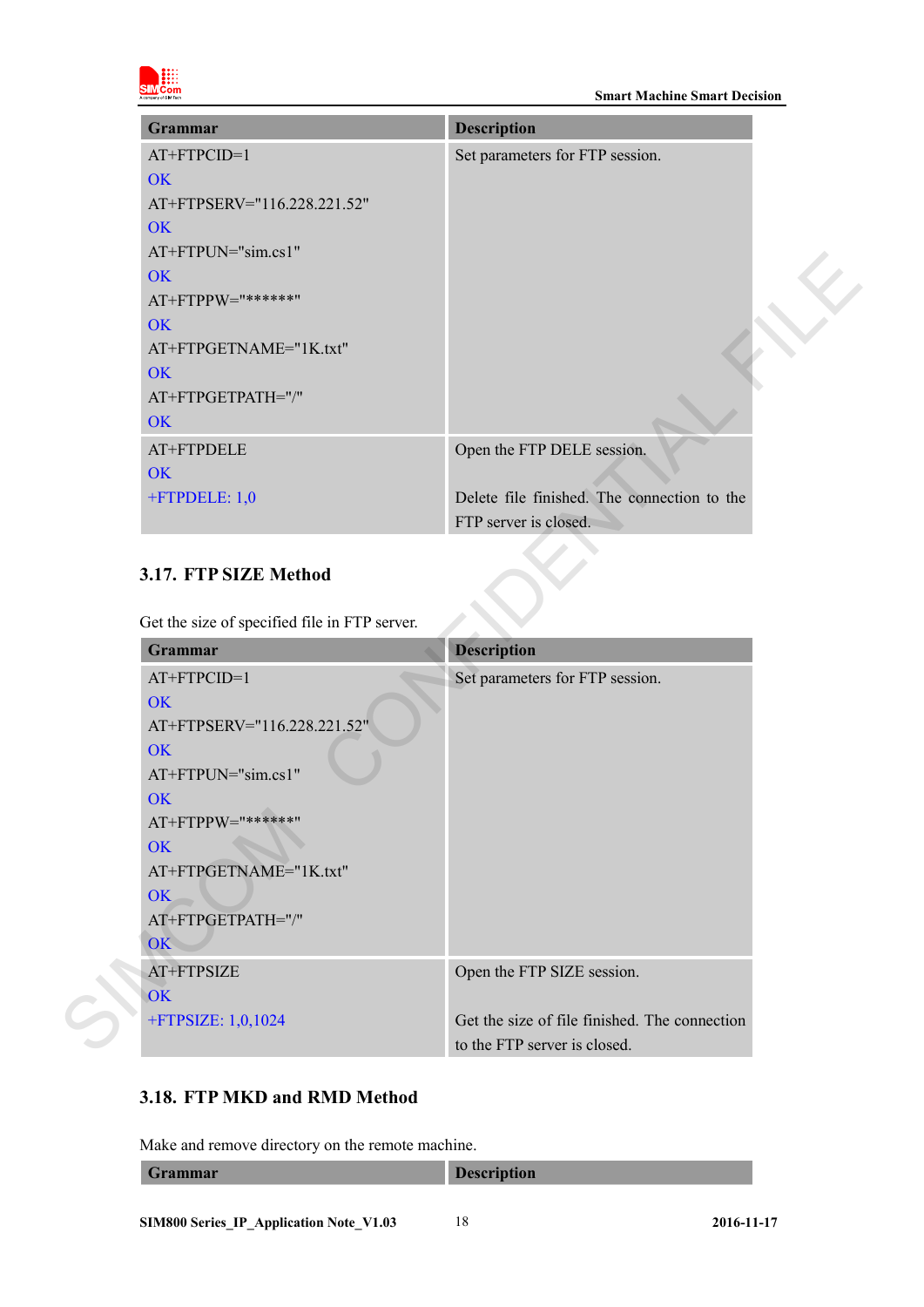

| AT+FTPCID=1<br><b>OK</b><br>AT+FTPSERV="116.228.221.52"<br><b>OK</b><br>AT+FTPUN="sim.cs1"<br><b>OK</b><br>AT+FTPPW="******" | Set parameters for FTP session.                            |  |
|------------------------------------------------------------------------------------------------------------------------------|------------------------------------------------------------|--|
| <b>OK</b><br>AT+FTPGETPATH="/test"<br><b>OK</b>                                                                              |                                                            |  |
| AT+FTPMKD<br><b>OK</b>                                                                                                       | Open the FTP session.                                      |  |
| +FTPMKD: 1,0                                                                                                                 | The directory "test" is made on the remote<br>machine      |  |
| AT+FTPRMD                                                                                                                    | Open the FTP session                                       |  |
| <b>OK</b>                                                                                                                    |                                                            |  |
| +FTPRMD: 1,0                                                                                                                 | The directory "test" is removed from the<br>remote machine |  |
| 3.19. FTP LIST Session                                                                                                       |                                                            |  |
| List contents of remote directory.                                                                                           |                                                            |  |
| Grammar                                                                                                                      | <b>Description</b>                                         |  |
| AT+FTPCID=1                                                                                                                  | Set parameters for FTP session.                            |  |
| <b>OK</b>                                                                                                                    |                                                            |  |
| AT+FTPSERV="116.228.221.52"                                                                                                  |                                                            |  |
| OK                                                                                                                           |                                                            |  |

#### <span id="page-17-0"></span>**3.19. FTP LIST Session**

| <b>Grammar</b>              | <b>Description</b>              |
|-----------------------------|---------------------------------|
| AT+FTPCID=1                 | Set parameters for FTP session. |
| <b>OK</b>                   |                                 |
| AT+FTPSERV="116.228.221.52" |                                 |
| <b>OK</b>                   |                                 |
| AT+FTPUN="sim.cs1"          |                                 |
| <b>OK</b>                   |                                 |
| AT+FTPPW="******"           |                                 |
| <b>OK</b>                   |                                 |
| AT+FTPGETNAME="1K.txt"      |                                 |
| $\overline{\text{OK}}$      |                                 |
| AT+FTPGETPATH="/"           |                                 |
| OK \                        |                                 |
| AT+FTPLIST=1                | Open the FTP session.           |
| <b>OK</b>                   |                                 |
| $+$ FTPLIST: 1,1            | Data are available              |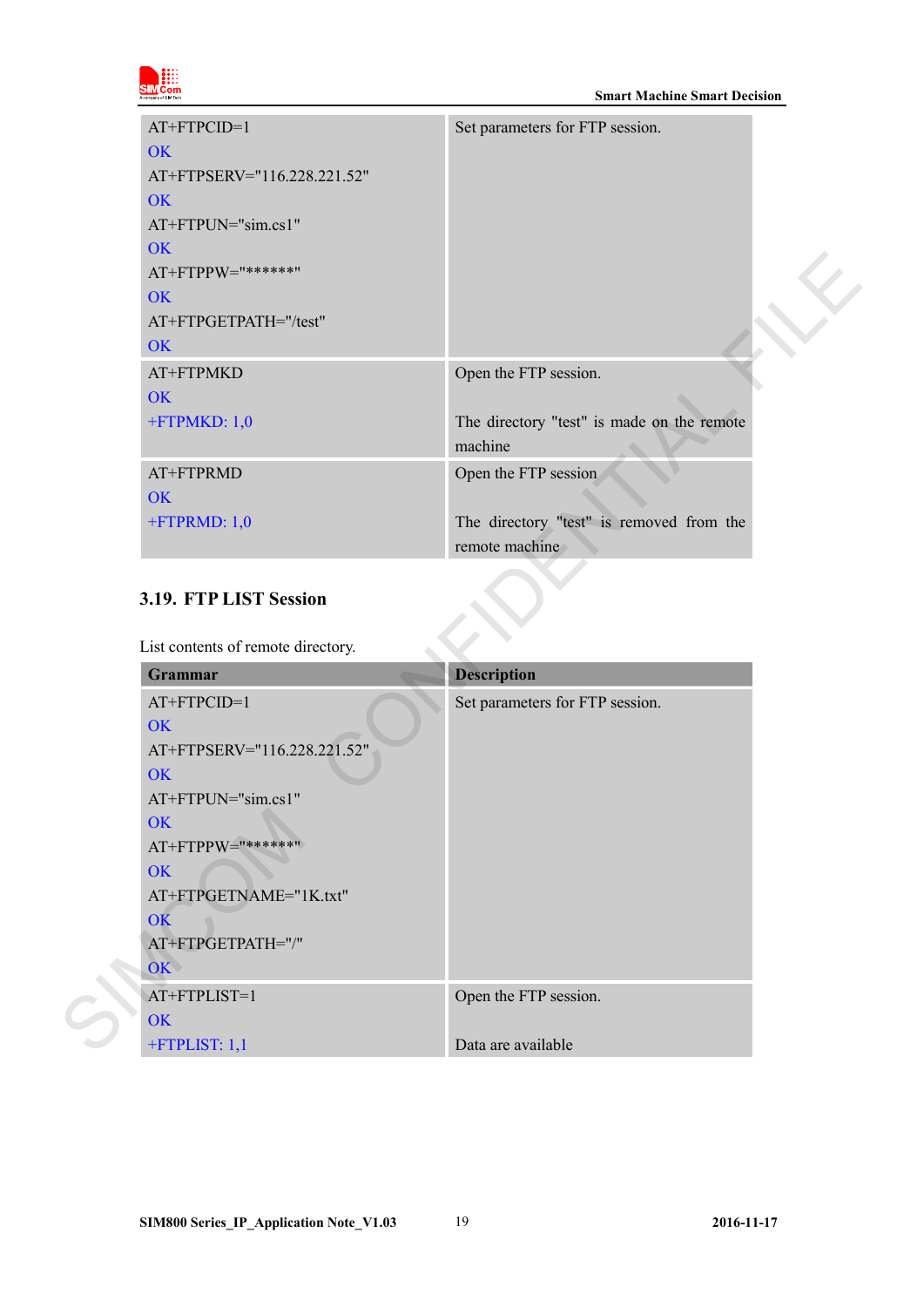

| $AT+FTPLIST=2,1024$                                | Request to read 1024 bytes, but only 126  |
|----------------------------------------------------|-------------------------------------------|
| $+$ FTPLIST: 2,126                                 | bytes are now available                   |
| total 0                                            |                                           |
| 0 Oct 12<br>$drw$ - $rw$ - $rw$ -<br>1 user group  |                                           |
| 14:58.                                             |                                           |
| 1 user group 0 Oct 12<br>$drw$ - $rw$ - $rw$ - $-$ |                                           |
| 14:58                                              |                                           |
|                                                    |                                           |
| OK                                                 |                                           |
| $+$ FTPLIST: 1,0                                   | Data transfer finished. The connection to |
|                                                    | the remote machine is closed              |

## <span id="page-18-0"></span>**3.20. FTP Extend PUT Method**

| $\frac{d}{dx}$ and $\frac{d}{dx}$ i user group $\sigma$ oct iz<br>14:58                                                                                                                 |                                                                                                                                              |
|-----------------------------------------------------------------------------------------------------------------------------------------------------------------------------------------|----------------------------------------------------------------------------------------------------------------------------------------------|
| OK                                                                                                                                                                                      |                                                                                                                                              |
| $+$ FTPLIST: 1,0                                                                                                                                                                        | Data transfer finished. The connection to<br>the remote machine is closed                                                                    |
| 3.20. FTP Extend PUT Method<br>Extend Upload data to the remote machine.                                                                                                                |                                                                                                                                              |
| <b>Grammar</b>                                                                                                                                                                          | <b>Description</b>                                                                                                                           |
| AT+FTPCID=1<br><b>OK</b><br>AT+FTPSERV="116.228.221.52"<br>OK<br>AT+FTPUN="sim.cs1"<br><b>OK</b><br>AT+FTPPW="******"<br><b>OK</b><br>AT+FTPPUTNAME="1K.txt"<br>OK<br>AT+FTPPUTPATH="/" | Set parameters for FTP session.                                                                                                              |
| OK<br>AT+FTPEXTPUT=1                                                                                                                                                                    | Open the FTP session.                                                                                                                        |
| OK<br>AT+FTPEXTPUT=2,0,1024,10000<br>+FTPEXTPUT: 0,1024                                                                                                                                 | Client requests to send 1024 bytes.<br>Response indicates that user must input<br>1024 bytes for transferring. It is saved in the<br>module. |
| OK                                                                                                                                                                                      | It is ready to receive data from UART, and<br>DCD has been set to low.<br>All data has been received over, and DCD is<br>set to high.        |
| AT+FTPPUT=1<br><b>OK</b>                                                                                                                                                                | Open the FTP PUT session. Waiting for the<br>module to upload the data to the remote<br>machine.                                             |
| $+$ FTPPUT: 1,0                                                                                                                                                                         | Data transfer finished. The connection to<br>the remote machine is closed                                                                    |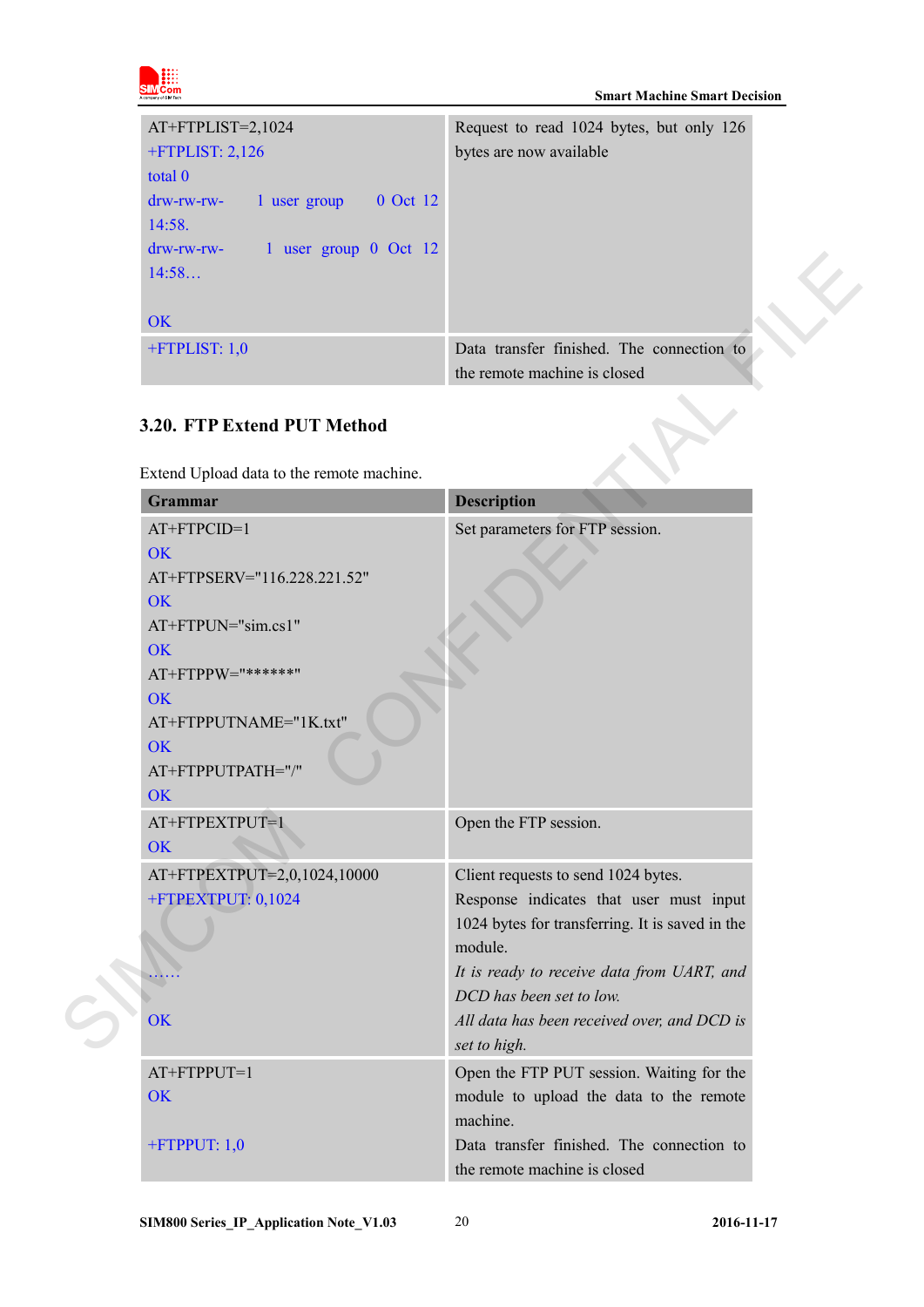

AT+FTPEXTPUT=0 **OK** 

Set FTP to normal put method

#### <span id="page-19-0"></span>**3.21. FTPGETTOFS Method**

Download file and save in file system.

| Set parameters for FTP session.<br>AT+FTPCID=1<br>OK<br>AT+FTPSERV="116.228.221.52"<br>OK<br>AT+FTPUN="sim.cs1"<br>OK<br>AT+FTPPW="******"<br>OK<br>OK<br>Open the FTP session.<br>OK<br>AT+FTPGETTOFS?<br>Query progress of FTP session<br>FTP session running, 174125 bytes data has<br>been download, 163900 bytes data has been<br>OK<br>saved in file system.<br>File download succeed. Use file system<br>commands to read or write file.<br>Upload file from file system<br><b>Description</b> | Grammar                      | <b>Description</b> |
|-------------------------------------------------------------------------------------------------------------------------------------------------------------------------------------------------------------------------------------------------------------------------------------------------------------------------------------------------------------------------------------------------------------------------------------------------------------------------------------------------------|------------------------------|--------------------|
|                                                                                                                                                                                                                                                                                                                                                                                                                                                                                                       |                              |                    |
|                                                                                                                                                                                                                                                                                                                                                                                                                                                                                                       |                              |                    |
|                                                                                                                                                                                                                                                                                                                                                                                                                                                                                                       |                              |                    |
|                                                                                                                                                                                                                                                                                                                                                                                                                                                                                                       |                              |                    |
|                                                                                                                                                                                                                                                                                                                                                                                                                                                                                                       |                              |                    |
|                                                                                                                                                                                                                                                                                                                                                                                                                                                                                                       |                              |                    |
|                                                                                                                                                                                                                                                                                                                                                                                                                                                                                                       |                              |                    |
|                                                                                                                                                                                                                                                                                                                                                                                                                                                                                                       |                              |                    |
|                                                                                                                                                                                                                                                                                                                                                                                                                                                                                                       | AT+FTPGETNAME="test.txt"     |                    |
|                                                                                                                                                                                                                                                                                                                                                                                                                                                                                                       |                              |                    |
|                                                                                                                                                                                                                                                                                                                                                                                                                                                                                                       | AT+FTPGETPATH="/"            |                    |
|                                                                                                                                                                                                                                                                                                                                                                                                                                                                                                       | OK                           |                    |
|                                                                                                                                                                                                                                                                                                                                                                                                                                                                                                       | AT+FTPGETTOFS=0,"test.txt"   |                    |
|                                                                                                                                                                                                                                                                                                                                                                                                                                                                                                       |                              |                    |
|                                                                                                                                                                                                                                                                                                                                                                                                                                                                                                       |                              |                    |
|                                                                                                                                                                                                                                                                                                                                                                                                                                                                                                       | +FTPGETTOFS: 1,174125,163900 |                    |
|                                                                                                                                                                                                                                                                                                                                                                                                                                                                                                       |                              |                    |
|                                                                                                                                                                                                                                                                                                                                                                                                                                                                                                       |                              |                    |
|                                                                                                                                                                                                                                                                                                                                                                                                                                                                                                       | +FTPGETTOFS: 0,174125        |                    |
|                                                                                                                                                                                                                                                                                                                                                                                                                                                                                                       |                              |                    |
|                                                                                                                                                                                                                                                                                                                                                                                                                                                                                                       | 3.22. FTPPUTFRMFS Method     |                    |
|                                                                                                                                                                                                                                                                                                                                                                                                                                                                                                       | Grammar                      |                    |
|                                                                                                                                                                                                                                                                                                                                                                                                                                                                                                       |                              |                    |
|                                                                                                                                                                                                                                                                                                                                                                                                                                                                                                       |                              |                    |
|                                                                                                                                                                                                                                                                                                                                                                                                                                                                                                       |                              |                    |
|                                                                                                                                                                                                                                                                                                                                                                                                                                                                                                       |                              |                    |

# <span id="page-19-1"></span>**3.22. FTPPUTFRMFS Method**

#### Upload file from file system

| Grammar |                    |
|---------|--------------------|
|         | <b>Description</b> |
|         |                    |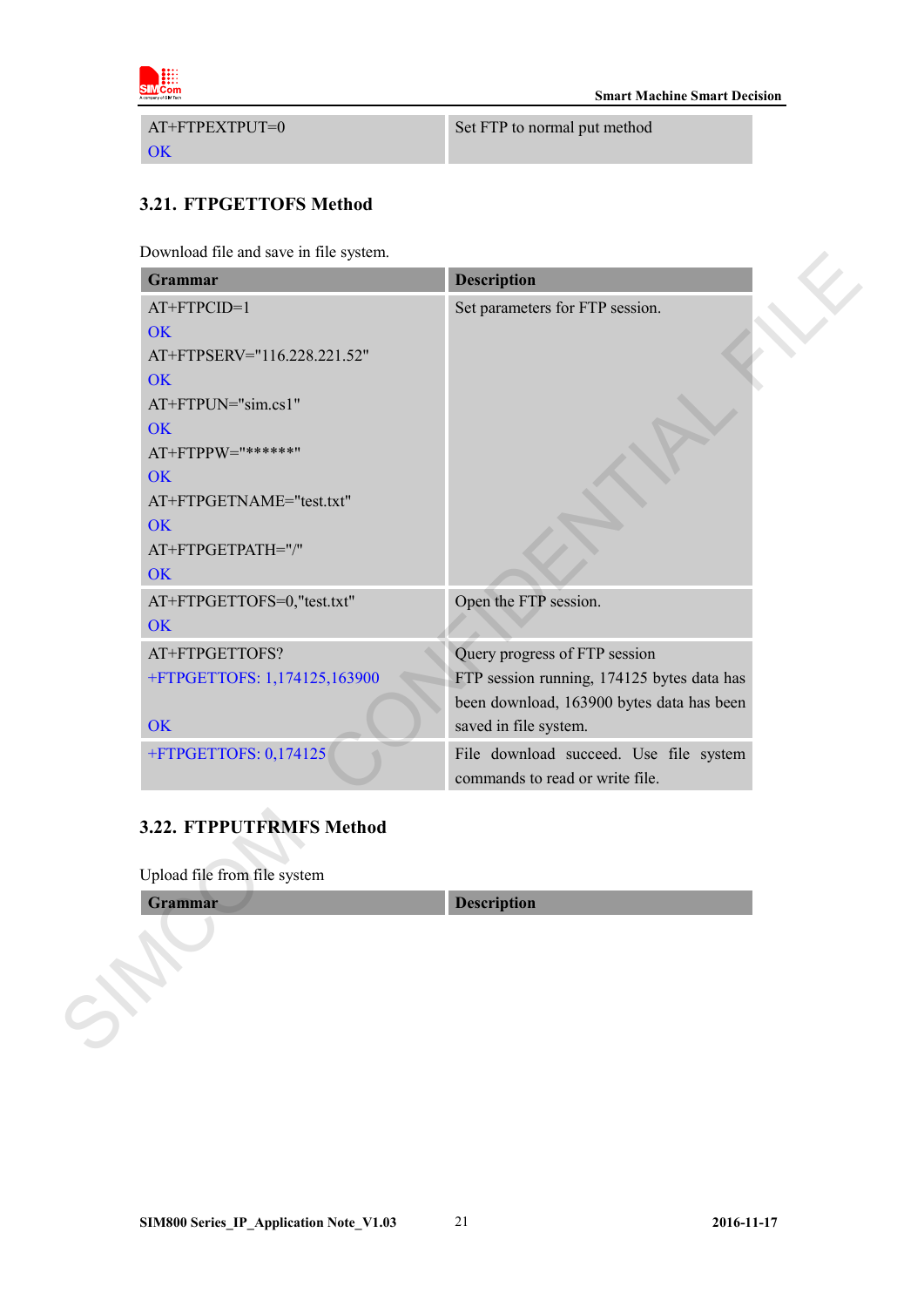

| AT+FTPCID=1                                           | Set parameters for FTP session.           |  |
|-------------------------------------------------------|-------------------------------------------|--|
| <b>OK</b>                                             |                                           |  |
| AT+FTPSERV="116.228.221.52"                           |                                           |  |
| OK                                                    |                                           |  |
| AT+FTPUN="sim.cs1"                                    |                                           |  |
| <b>OK</b>                                             |                                           |  |
| AT+FTPPW="******"                                     |                                           |  |
| OK                                                    |                                           |  |
| AT+FTPPUTNAME="test.txt"                              |                                           |  |
| <b>OK</b>                                             |                                           |  |
| AT+FTPPUTPATH="/"                                     |                                           |  |
| <b>OK</b>                                             |                                           |  |
| AT+FTPPUTFRMFS="c:\user\ftp\test.txt"<br>OK           | Open the FTP session.                     |  |
| AT+FTPPUTFRMFS?                                       | Query progress of FTP session             |  |
| +FTPPUTFRMFS: 1,68160                                 | FTP session running, 68160 bytes data has |  |
|                                                       | been upload.                              |  |
| OK                                                    |                                           |  |
| +FTPPUTFRMFS: 0,174125                                | File upload succeed. Total 174125 bytes   |  |
|                                                       |                                           |  |
|                                                       | data has been upload.                     |  |
| 3.23. FTPEXTGET Method<br><b>Extend Download File</b> |                                           |  |
| Grammar                                               |                                           |  |
|                                                       | <b>Description</b>                        |  |
| AT+FTPCID=1<br>OK                                     | Set parameters for FTP session.           |  |
|                                                       |                                           |  |
| AT+FTPSERV="116.228.221.52"<br><b>OK</b>              |                                           |  |
| AT+FTPUN="sim.cs1"                                    |                                           |  |
| <b>OK</b>                                             |                                           |  |
| AT+FTPPW="******"                                     |                                           |  |
| $\overline{\text{OK}}$                                |                                           |  |
| AT+FTPGETNAME="test.txt"                              |                                           |  |
| OK                                                    |                                           |  |
| AT+FTPGETPATH="/"                                     |                                           |  |
| <b>OK</b>                                             |                                           |  |

## <span id="page-20-0"></span>**3.23. FTPEXTGET Method**

| <b>Grammar</b>                                                                                                                                                                        | <b>Description</b>                                                                           |
|---------------------------------------------------------------------------------------------------------------------------------------------------------------------------------------|----------------------------------------------------------------------------------------------|
| $AT+FTPCID=1$<br>OK<br>AT+FTPSERV="116.228.221.52"<br>OK<br>AT+FTPUN="sim.cs1"<br>OK<br>$AT+FTPPW="******"$<br>OK<br>AT+FTPGETNAME="test.txt"<br>OK<br>AT+FTPGETPATH="/"<br><b>OK</b> | Set parameters for FTP session.                                                              |
| AT+FTPEXTGET=1<br><b>OK</b>                                                                                                                                                           | Open the FTP session.                                                                        |
| AT+FTPEXTGET?<br>+FTPEXTGET: 1,64136<br><b>OK</b>                                                                                                                                     | Query progress of FTP session<br>FTP session running, 64136 bytes data has<br>been download. |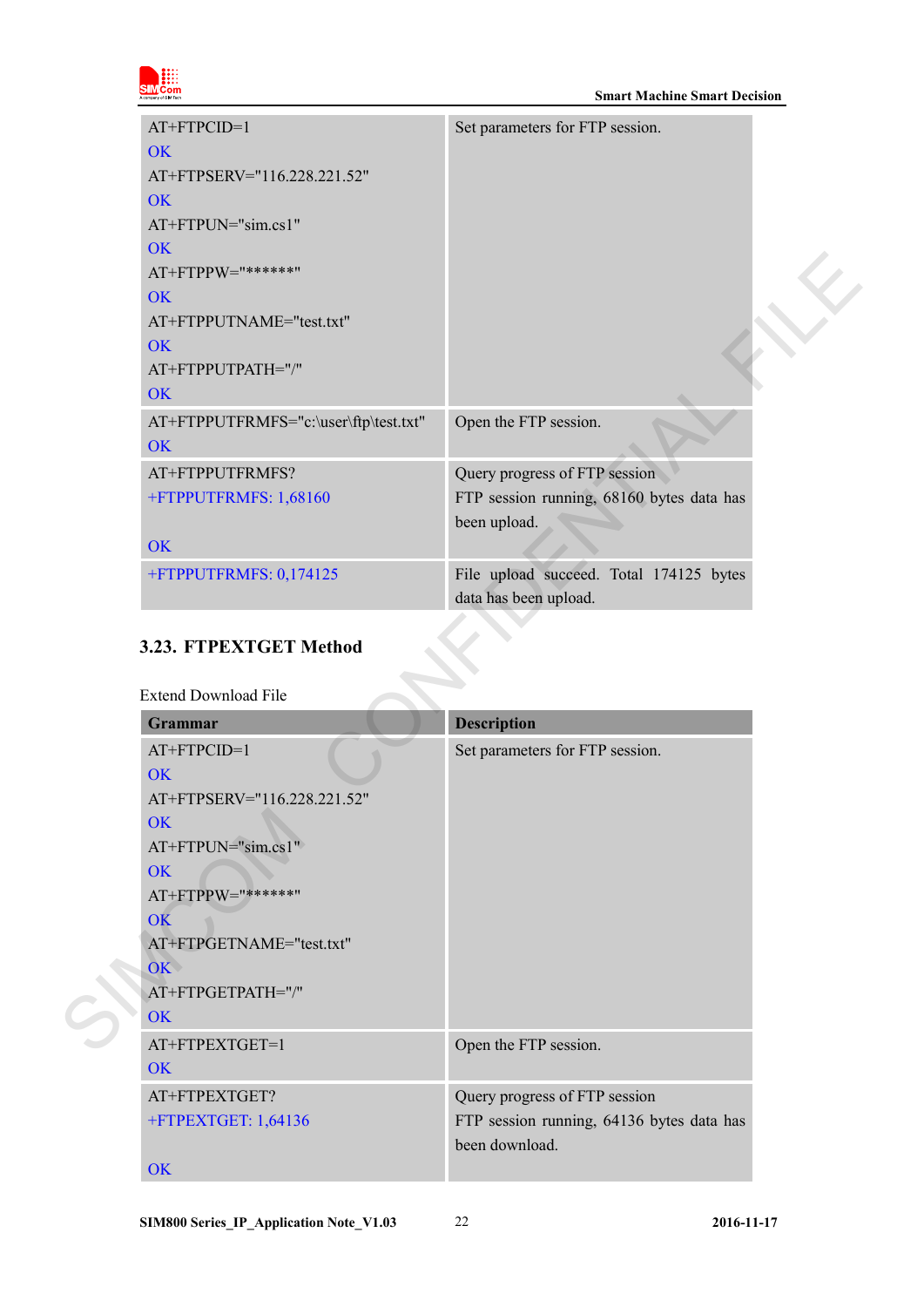

#### **Smart Machine Smart Decision**

| +FTPEXTGET: 1,0           | File download succeed.                       |  |
|---------------------------|----------------------------------------------|--|
| AT+FTPEXTGET=2,"test.txt" | Save download data to "c:\user\ftp\test.txt" |  |
| +FTPEXTGET: 2,174125      | Save success, 174125 bytes saved             |  |
|                           |                                              |  |
| OK                        |                                              |  |
| AT+FTPEXTGET=3,0,174125   | Output receive data from position 0, length  |  |
| +FTPEXTGET: 3,174125      | 174125                                       |  |
|                           | Output data                                  |  |
| OK                        | Finish output                                |  |
| AT+FTPEXTGET=0            | End FTPEXTGET.                               |  |
| OK                        |                                              |  |

#### <span id="page-21-0"></span>**3.24. FTPFILEPUT Method**

| AT+FTPEXTGET=3,0,174125<br>+FTPEXTGET: 3,174125                                                                                                                                          | Output receive data from position 0, length<br>174125 |
|------------------------------------------------------------------------------------------------------------------------------------------------------------------------------------------|-------------------------------------------------------|
| .                                                                                                                                                                                        | Output data                                           |
| OK                                                                                                                                                                                       | Finish output                                         |
| AT+FTPEXTGET=0<br><b>OK</b>                                                                                                                                                              | End FTPEXTGET.                                        |
| 3.24. FTPFILEPUT Method<br>Load file in RAM from file system then upload with FTPPUT                                                                                                     |                                                       |
| Grammar                                                                                                                                                                                  | <b>Description</b>                                    |
| AT+FTPCID=1<br>OK<br>AT+FTPSERV="116.228.221.52"<br><b>OK</b><br>AT+FTPUN="sim.cs1"<br>OK<br>AT+FTPPW="******"<br>OK<br>AT+FTPPUTNAME="test.txt"<br><b>OK</b><br>AT+FTPPUTPATH="/"<br>OK | Set parameters for FTP session.                       |
| AT+FTPFILEPUT=1,"c:\user\ftp\test.txt"<br>OK                                                                                                                                             | Load file to RAM                                      |
| AT+FTPPUT=1<br>OK                                                                                                                                                                        | <b>Start FTP session</b>                              |
| $+$ FTPPUT: 1,0                                                                                                                                                                          | File upload succeed.                                  |
|                                                                                                                                                                                          |                                                       |

### <span id="page-21-1"></span>**3.25. FTPQUIT Method**

Quit current FTP session

**Description**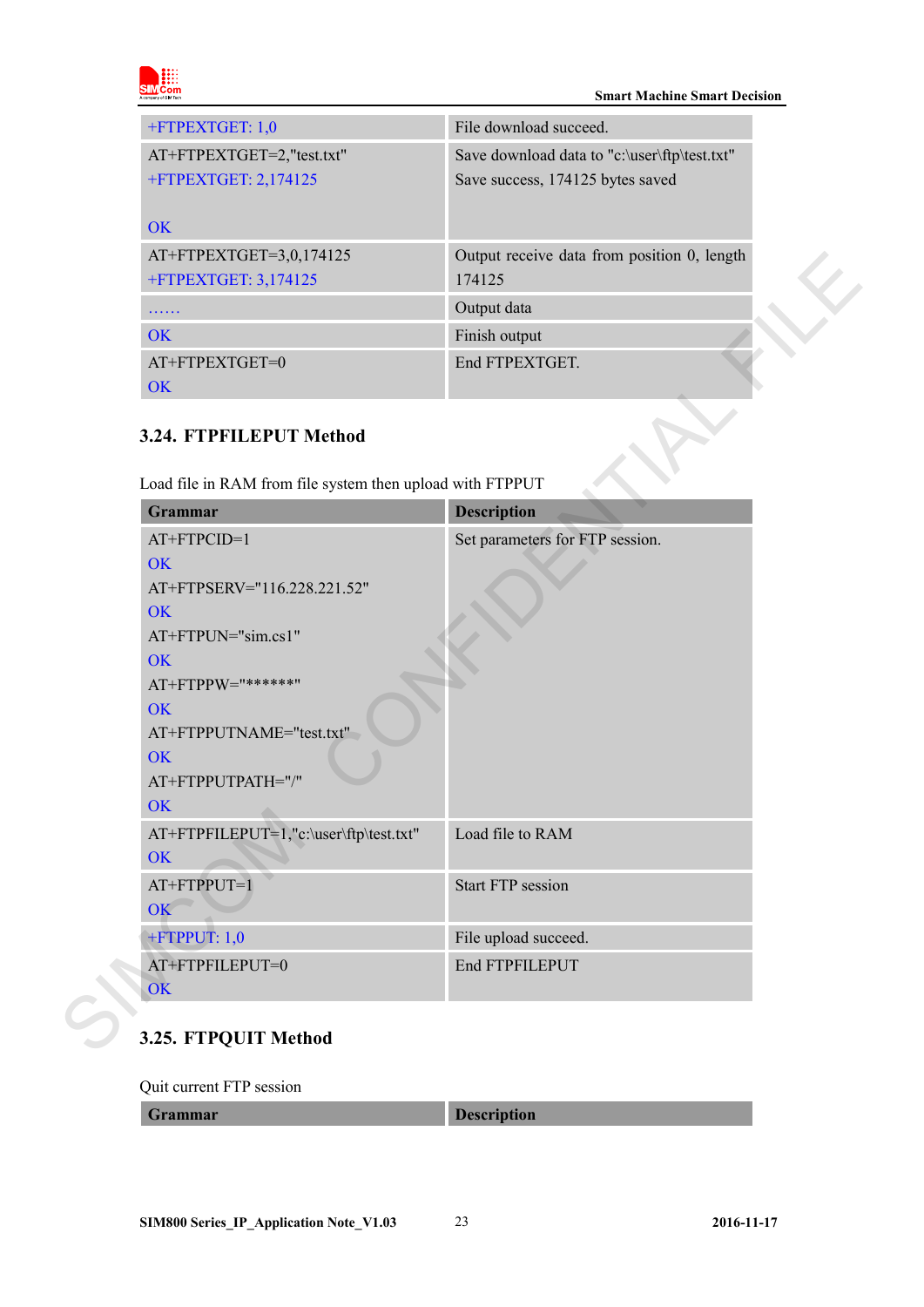

| AT+FTPCID=1                 | Set parameters for FTP session. |
|-----------------------------|---------------------------------|
| OK                          |                                 |
| AT+FTPSERV="116.228.221.52" |                                 |
| OK                          |                                 |
| AT+FTPUN="sim.cs1"          |                                 |
| OK                          |                                 |
| AT+FTPPW="******"           |                                 |
| OK                          |                                 |
| AT+FTPGETNAME="1K.txt"      |                                 |
| OK                          |                                 |
| AT+FTPGETPATH="/"           |                                 |
| OK                          |                                 |
| AT+FTPGET=1                 | Open the FTP session.           |
| OK                          |                                 |
| AT+FTPQUIT                  | Quit FTP session                |
| OK                          |                                 |
| $+$ FTPGET: 1,86            | Manual quit FTP session         |
| Sycanon                     |                                 |
|                             |                                 |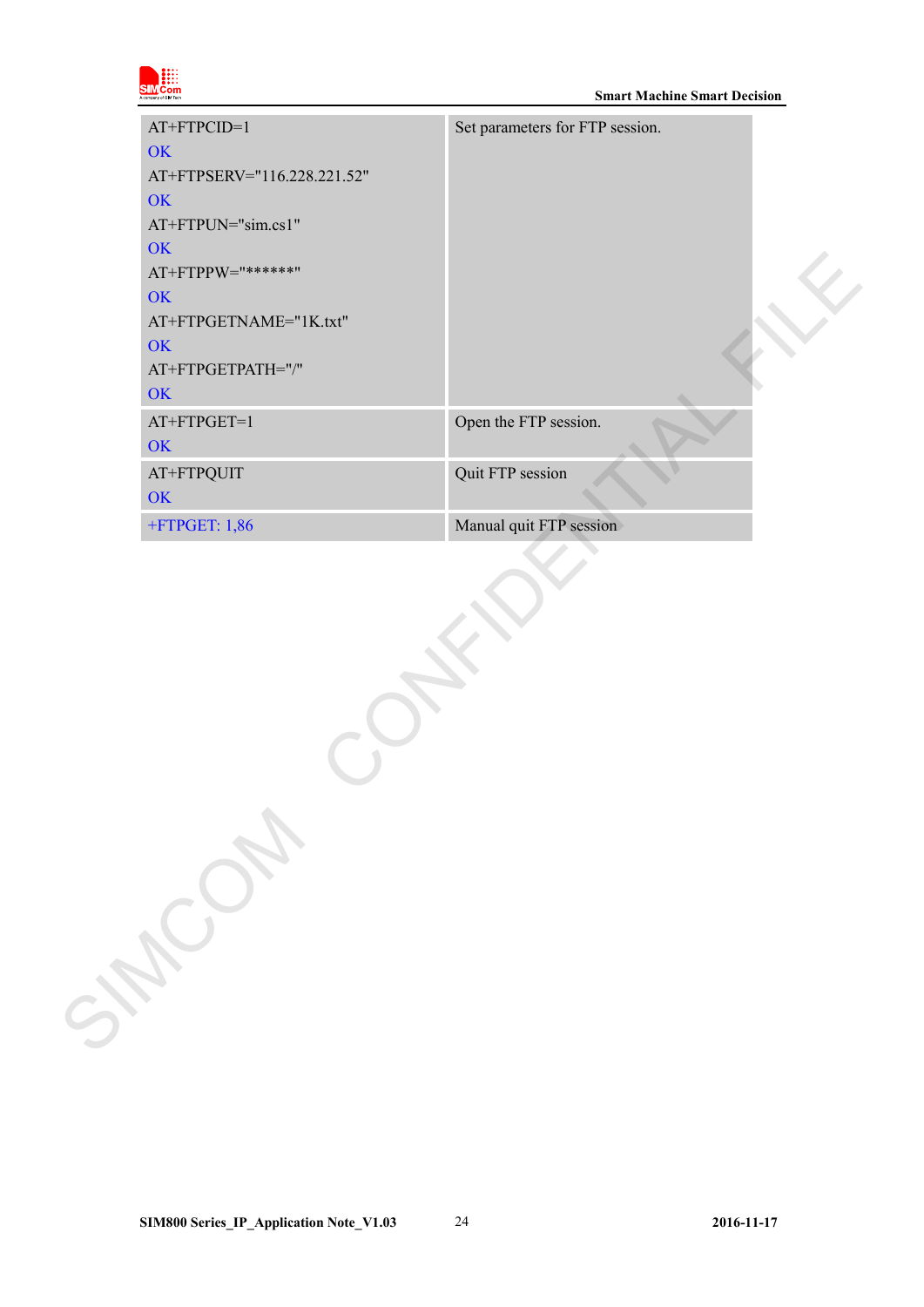

# <span id="page-23-0"></span>**Appendix**

#### <span id="page-23-1"></span>**A. Related Documents**

| <b>SN</b> | Document name                   | Remark |  |  |
|-----------|---------------------------------|--------|--|--|
|           | SIM800 Series AT Command Manual |        |  |  |
|           |                                 |        |  |  |

#### <span id="page-23-2"></span>**B. Terms and Abbreviations**

| <b>SN</b>                 |              | <b>Document name</b>                                 | Remark |
|---------------------------|--------------|------------------------------------------------------|--------|
| $[1]$                     |              | SIM800 Series AT Command Manual                      |        |
|                           |              |                                                      |        |
|                           |              |                                                      |        |
|                           |              | <b>B.</b> Terms and Abbreviations                    |        |
|                           |              |                                                      |        |
|                           | Abbreviation | <b>Description</b>                                   |        |
| <b>FTP</b>                |              | File Transfer Protocol                               |        |
| $\operatorname{HTTP}$     |              | <b>Hypertext Transfer Protocol</b>                   |        |
| <b>APN</b>                |              | <b>Access Point Name</b>                             |        |
| <b>GPRS</b><br><b>PDP</b> |              | General Packet Radio Service<br>Packet Data Protocol |        |
|                           |              |                                                      |        |
|                           |              |                                                      |        |
|                           |              |                                                      |        |
|                           |              |                                                      |        |
|                           |              |                                                      |        |
|                           |              |                                                      |        |
|                           |              |                                                      |        |
|                           |              |                                                      |        |